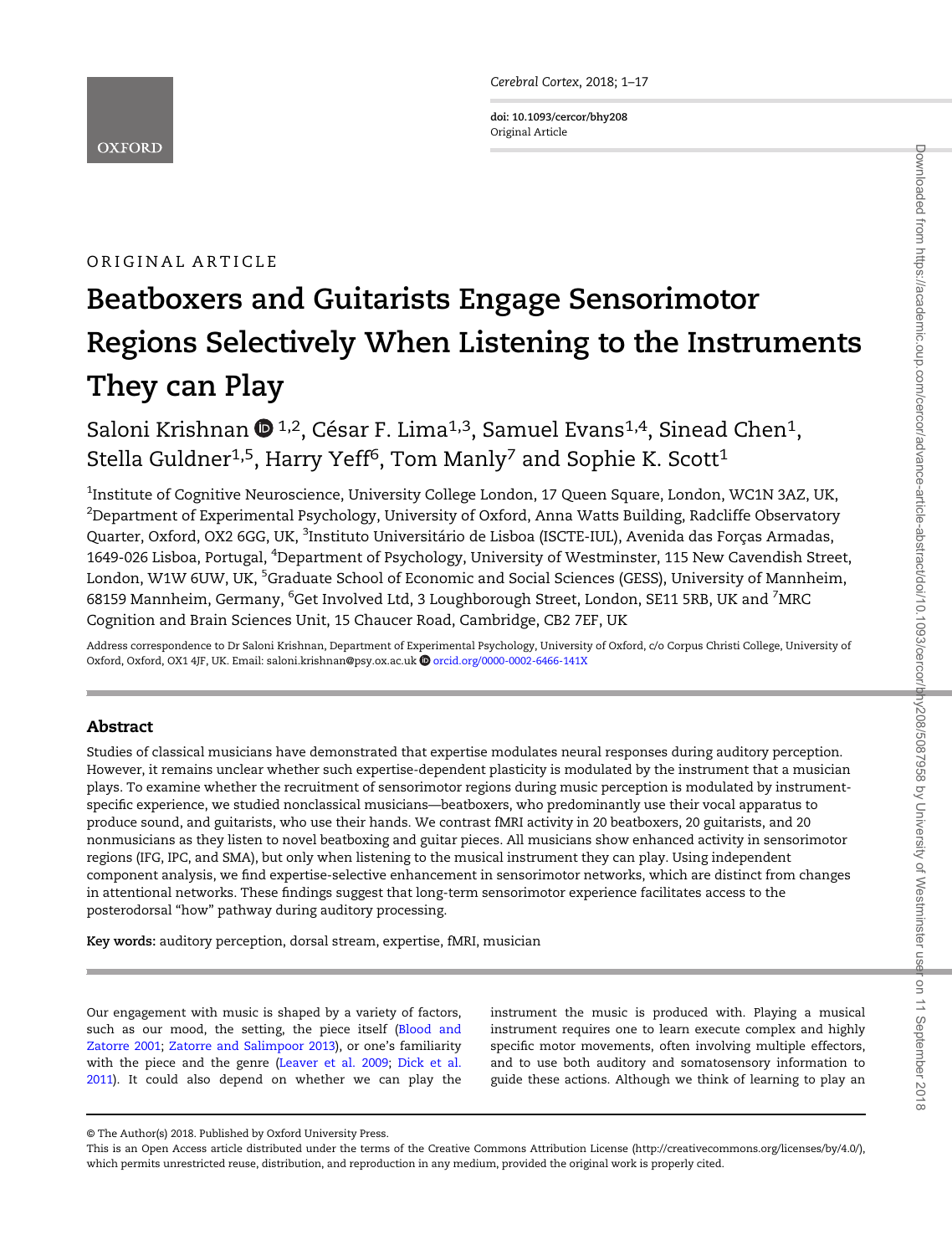instrument as a motoric skill, such musical training also results in specific changes in auditory perception and attention [\(Carey](#page-14-0) [et al. 2015](#page-14-0)). Short-term training studies also demonstrate that the neural regions recruited during auditory perception change when people have motor experience rehearsing the music they listen to (D'[Ausilio et al. 2006](#page-14-0); [Lahav et al. 2007\)](#page-15-0). More generally, cross-sectional studies indicate that classical musicians recruit regions in the dorsal stream to a greater extent than nonmusicians during auditory perception ([Zatorre et al. 2007\)](#page-16-0). However, it is unclear whether experience playing different instruments with different motor effectors leads to different functional specializations within musicians, or whether such change is linked to ear training, (for example, being able to predict typical chord progressions. To address the issue of effector and instrumentspecificity within musicians during perception, we examine neural responses during musical listening in 2 groups of nonclassical professional musicians, beatboxers and guitarists, as well as nonmusicians.

Beatboxers are a group of musicians who use their vocal tract to produce polyphonic music, during which they often closely mimic musical instruments. Humans are one of the only primate species to show highly flexible mastery of the vocal tract, but previous exploration of complex vocal behavior has relied on tasks that involve speech or language, or skills that typically incorporate linguistic elements (e.g., songs that involve words). Beatboxing is independent of these linguistic elements. Also, unlike most other kinds of musicianship, beatboxing is typically not a formally taught skill. It therefore offers an intriguing model of vocal expertise that has never been systematically studied. Guitarists, in contrast, offer different insights into auditory-motor learning, as they produce sound via rapid coordinated movements of both hands on a stringed instrument. Studying these musicians does not entail the effects of a shared body of formal musical knowledge, unlike the study of classical musicians. The beatboxers and guitarists also represent cultural and social groups that differ somewhat from typically studied classical musicians. Classical musicians typically start training very early in life ([Corrigall and Schellenberg 2015\)](#page-14-0), are generally from higher socioeconomic backgrounds [\(Müllensiefen et al.](#page-15-0) [2014](#page-15-0)), and their training has been found to be associated with increases in attention and IQ ([Schellenberg 2006\)](#page-15-0). Nonclassical musicians have been successfully studied before to elucidate the neural correlates of improvisation. Research examining jazz musicians has shown distinct signatures linked to their musical expertise, such as recruitment of the left supramarginal gyrus in rhythm perception tasks [\(Herdener et al. 2014](#page-15-0)), changes in mismatch negativity amplitudes linked to overall sound sensitivity [\(Vuust et al. 2012\)](#page-16-0), and increased sensorimotor connectivity in improvisation tasks [\(Limb and Braun 2008](#page-15-0); [Pinho et al. 2014\)](#page-15-0). Here, by studying beatboxers and guitarists in addition to nonmusicians, we examine the extent to which neural changes linked to musicianship are selective to the domain of sensorimotor expertise (vocal tract vs. hands). This design also allows us to probe 2 other issues: 1) whether neural signatures of musical expertise are observed in nonclassical musicians and 2) the extent to which expertise-related changes generalize to unlearned musical skills and untrained musical pieces.

Current models of auditory perception suggest that anteroventral stream regions are important for object recognition and identification (the ventral stream extends from primary auditory regions to the anterior temporal poles), whereas regions in the posterodorsal stream (the dorsal stream extends from primary auditory cortex to the inferior parietal cortex and premotor cortices) are relevant for spatial processing and calculating

auditory-motor transformations ([Rauschecker and Scott 2009;](#page-15-0) [Lima et al. 2016\)](#page-15-0). A hallmark of classical musical expertise is greater activity in dorsal stream regions when listening to music ([Zatorre et al. 2007\)](#page-16-0), and this activity is thought to reflect long-term learning of associations between a sequence of motor actions and a sound stream. This modulation of dorsal stream regions has been demonstrated in short-term training studies of novices learning piano music [\(Lahav et al. 2007](#page-15-0); [Chen et al.](#page-14-0) [2012](#page-14-0); [Herholz et al. 2015](#page-15-0)), studies examining musicians versus nonmusicians [\(Chen et al. 2008b](#page-14-0); [Grahn and Rowe 2009\)](#page-14-0), and in studies that have examined motor cortex excitability in musicians (D'[Ausilio et al. 2006;](#page-14-0) [Rosenkranz et al. 2007\)](#page-15-0). However, these studies have either grouped together different kinds of classical instrumentalists [\(Chen et al. 2008a;](#page-14-0) [Grahn and Rowe](#page-14-0) [2009](#page-14-0)), or studied responses in only one musician group ([Bangert](#page-14-0) [et al. 2006;](#page-14-0) D'[Ausilio et al. 2006;](#page-14-0) [Gebel et al. 2013](#page-14-0); [Kajihara et al.](#page-15-0) [2013](#page-15-0)), comparing activity in musicians to nonmusicians. This does not allow us to address whether dorsal stream activity is related to instrument-specific sensorimotor repertoires in musicians (e.g., such differences are seen in the domain of dance, [Calvo-Merino et al. 2005](#page-14-0)). If differences in dorsal stream activity are driven by sensorimotor knowledge and experience, we would predict that musicians who use different motor effectors to play their instruments might show distinct profiles of dorsal stream engagement, as they have different sets of motor expertise and auditory-motor repertoires. Our comparison between beatboxers, guitarists, and nonmusicians during musical listening represents a strong test of the hypothesis that activity in these regions is tightly linked to previous instrument-specific sensorimotor experience, as we contrast brain activity in musicians who produce music with different effectors (vocal tracts vs. hands respectively). Studies that have examined the structural neural basis of instrument-specific expertise provide suggestive evidence for this prediction. For example, instrumentspecific differences are noted in the motor cortices in keyboard and string players ([Bangert and Schlaug 2006](#page-14-0)), as well as the tracts connecting auditory and motor cortices ([Halwani et al.](#page-15-0) [2011;](#page-15-0) [Ruber et al. 2015\)](#page-15-0). Studies of musical production also suggest instrument-specific effects on brain regions, such as increased responses in larynx motor cortex for opera singers, and finger representations for instrumentalists [\(Elbert et al.](#page-14-0) [1995;](#page-14-0) [Kleber et al. 2010](#page-15-0)). Finally, an fMRI study of classical musicians, comparing 7 flutists and 9 violinists listening to a trained piece, also provides some support for our prediction ([Margulis](#page-15-0) [et al. 2009\)](#page-15-0).

Although our hypothesis is that dorsal stream regions are key regions supporting instrument-specific responses during music perception, previous research does suggest that instrumentspecific responses are not confined to sensorimotor regions [\(Pantev and Herholz 2011\)](#page-15-0). In studies of classical musicians, such responses have been observed in primary auditory regions, and extending down the anteroventral stream. When magnetoencephalography was used to measure the brain responses of violinists and trumpeters, timbres close to those of the musicians' principal instrument were associated with enhanced auditory representations ([Pantev et al. 2001](#page-15-0)). In a small-sample electroencephalography study, [Shahin et al. \(2008\)](#page-16-0) demonstrated that violinists and pianists showed enhanced gamma band activity for timbres closest to the instruments they played. This would be consistent with sources in auditory and primary auditory cortices, suggesting that these regions become tuned to specific features of the trained instrument. In addition, in the right posterior superior temporal sulcus, left planum temporale and left anterior superior temporal gyrus, violinists showed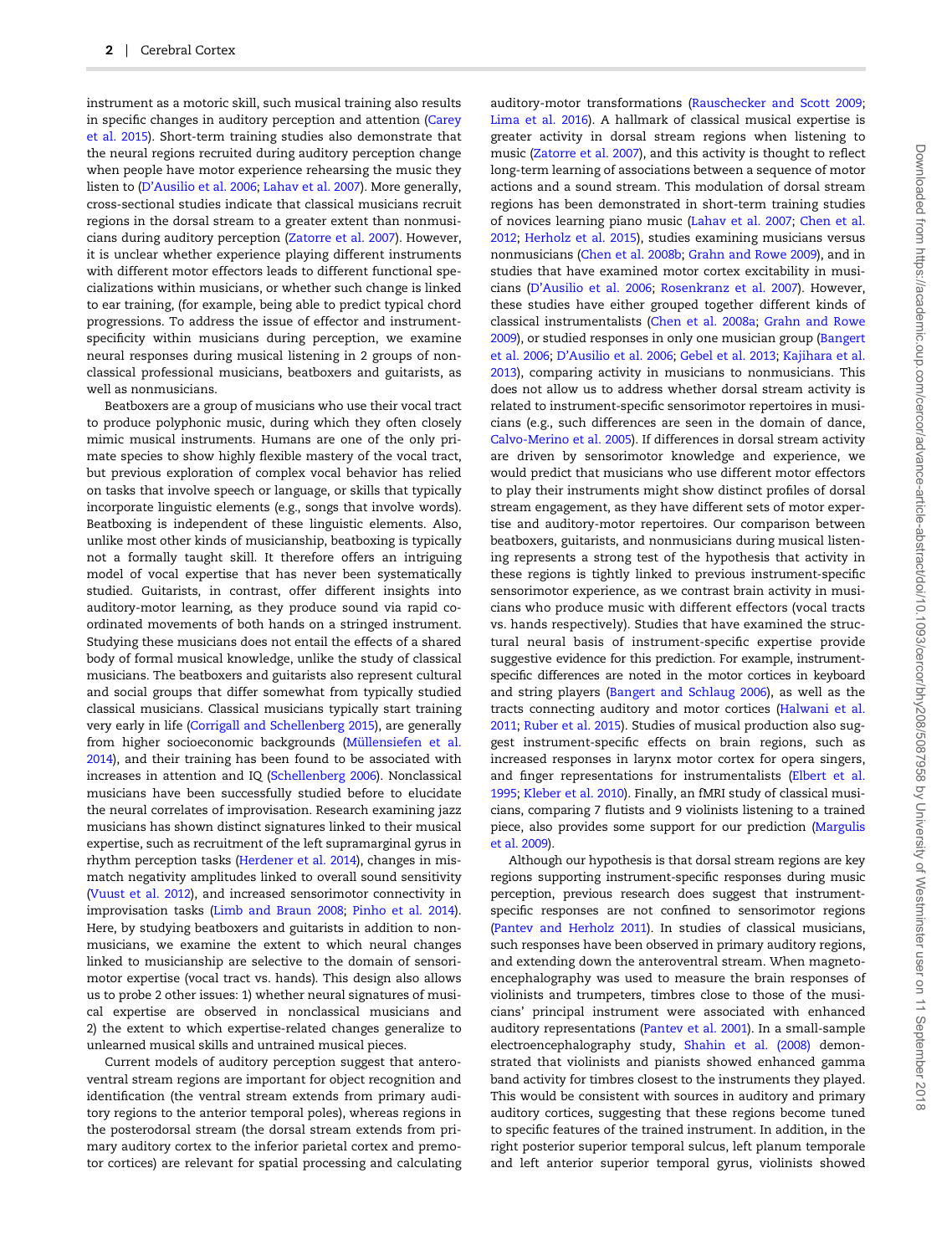greater activity for violin music than actors did [\(Dick et al. 2011\)](#page-14-0). [Margulis et al. \(2009\)](#page-15-0) also report an instrument-specific response in the left posterior superior temporal sulcus in a small group of violinists and flutists listening to the same musical piece performed by their own instrument. However, instrument-specific responses in these early auditory regions are unlikely to reflect sensorimotor expertise. Instead, such activity possibly reflects the enhanced experience experts possess identifying various spectrotemporal and musical properties of these different sounds ([Angulo-Perkins et al. 2014\)](#page-14-0). The posterior superior temporal gyri bilaterally might be spontaneously engaged in finer auditory categorization for behaviorally relevant sounds. Regions that are placed more anteriorly in the anteroventral stream, such as the anterior superior temporal gyrus, are thought to play a role in speech intelligibility ([Scott et al. 2000\)](#page-16-0), and may be involved with the recognition and prediction of sequential auditory input.

An alternative and nonmotoric account of enhanced activity in dorsal stream regions (such as inferior frontal and parietal cortex) during perception is that activity in these regions reflects domain-general attention or executive control processes, in a manner that is not necessarily instrument-specific. Activity in brain regions such as primary motor cortex, inferior frontal gyrus and the inferior parietal cortex is influenced by attention during listening ([Dhanjal et al. 2008a](#page-14-0); [Wild, Davis,](#page-16-0) [Yusuf, et al. 2012](#page-16-0); [Möttönen et al. 2014\)](#page-15-0). Classical musicianship is often associated with domain-general increases in attention [\(Strait et al. 2010;](#page-16-0) [Carey et al. 2015\)](#page-14-0) and top-down executive control [\(Koelsch et al. 1999\)](#page-15-0). It is thus possible that long-term improvements in domain-general perception and attention are responsible for the recruitment of sensorimotor regions during listening in classical musicians (but see [Baumann et al. \(2008](#page-14-0))). If this is the case, we would expect to see musicians recruit dorsal stream regions, but not in an instrument-specific manner. Indeed, instrument-specific expertise effects in dorsal stream regions and a lack of instrument-specific effects in auditory areas would suggest that sensorimotor experience with an instrument, and not domain-general attention, enables access to motor representations during perception. Highly effectorspecific responses during perception, such as beatboxers showing increased activity in mouth regions, and guitarists in hand regions, would also indicate more specific sensorimotor access, rather than broad and unspecific attentional activity. However, one possibility is that we would also observe instrumentspecific modulation of attentional and executive control networks. This might indicate that the origin of the activity was derived from attentional expectancies created from long-term sensorimotor experience (see [Lima et al. 2016,](#page-15-0) for further discussion on why sensorimotor activity might be recruited during auditory perception). Attention could be specifically tuned towards sounds that musicians have practiced and are familiar with, as they will be able to make stronger predictions about these sequences. Indeed, some researchers have suggested that it is specifically the sensorimotor aspects of musical training that could strengthen overlapping neural networks for attention and cognition. For instance, a recent study suggested that rhythmic expertise, built via long-term percussion training, shaped attentional and inhibitory control ([Slater et al. 2018\)](#page-16-0). Others have suggested that long-term instrument training could lead to an automation of task-specific cognitive processes, for instance, those involved in creating new musical sequences and combinations ([Pinho et al. 2014\)](#page-15-0). These authors demonstrated that improvisation training in piano players was associated with lowered demands on executive networks, and

greater connectivity in sensorimotor networks (also see [Limb](#page-15-0) [and Braun 2008\)](#page-15-0).

Here, we use a three-pronged approach to try and disentangle spontaneous sensorimotor activity from responses that could relate to domain-general attentional processes. First, our task involved naturalistic music listening, with no overt task to perform. This minimizes the engagement of domain-general regions that are associated with attention, executive control, and monitoring ([Hall et al. 2000;](#page-15-0) [Vannest et al. 2009\)](#page-16-0). Second, we use novel pieces of music which are selected to highlight expertise in different forms of beatboxing and guitar playing, that are unfamiliar to all participants. The use of novel pieces should avoid the dorsal stream activation related to rehearsal/ familiarity reported in short-term training studies ([Lahav et al.](#page-15-0) [2007](#page-15-0)). Third, we use a multivariate approach to characterize the brain networks involved in music perception. Task-based independent component analysis (ICA) approaches have been extensively used to characterize networks that are associated with executive control and attention ([Leech et al. 2011\)](#page-15-0), in both visual paradigms as well as those involving listening to auditory stimuli [\(Braga et al. 2013\)](#page-14-0) or producing speech [\(Geranmayeh](#page-14-0) [et al. 2014;](#page-14-0) [Simmonds et al. 2014](#page-16-0)). It is therefore the perfect method for exploring the interplay between expertise and attention as evidenced at the neural level, but has thus far not been used to study effects of instrument-specific expertise. ICA takes advantage of inherent fluctuations in fMRI activity to identify independent spatial networks, which are robust across task and rest. In task-based ICA, we relate the timecourse of spatiotemporal networks to the task design, and assess how each network is influenced by task and subject-factors. We can consequently identify networks typically associated with sensorimotor skill, attention and executive control, and identify which of these networks are influenced by experience. By using an ICA-based approach, we can ascertain if 1) musicians show differential activity in domain-general attentional and executive control networks relative to nonmusicians and 2) whether this is true for both musical styles or specific to the one they are expert in. In addition, we have also used a battery of behavioral measures (Table [1\)](#page-3-0) to assess and control for any domaingeneral effects of expertise.

Our hypotheses are 1) different types of musical experience will manifest in distinct profiles of sensorimotor engagement during auditory perception, particularly within the dorsal auditory stream. On the basis of studies that indicate that listening to hand and mouth sounds produces separable somatotopic activation in premotor cortex [\(Gazzola et al. 2006\)](#page-14-0), we further predict that 2) beatboxers and guitarists will show greater activity in "mouth" and "hand" motor regions, respectively. This would indicate that motor experience plays a specific role in forming perception–production links, as predicted by the associative learning account [\(Heyes 2010](#page-15-0)). Finally, when using a multivariate approach to characterize the functional networks involved in music perception, we expect 3) expertise-driven effects in sensorimotor networks rather than attentional ones.

# Materials and Methods

## Participants

We scanned 20 guitarists (2 female), 20 beatboxers (3 female), and 20 nonmusicians (2 female) with no history of neurological or audiological disorders. The UCL Research Ethics Committee approved this study. All participants provided written informed consent prior to participation.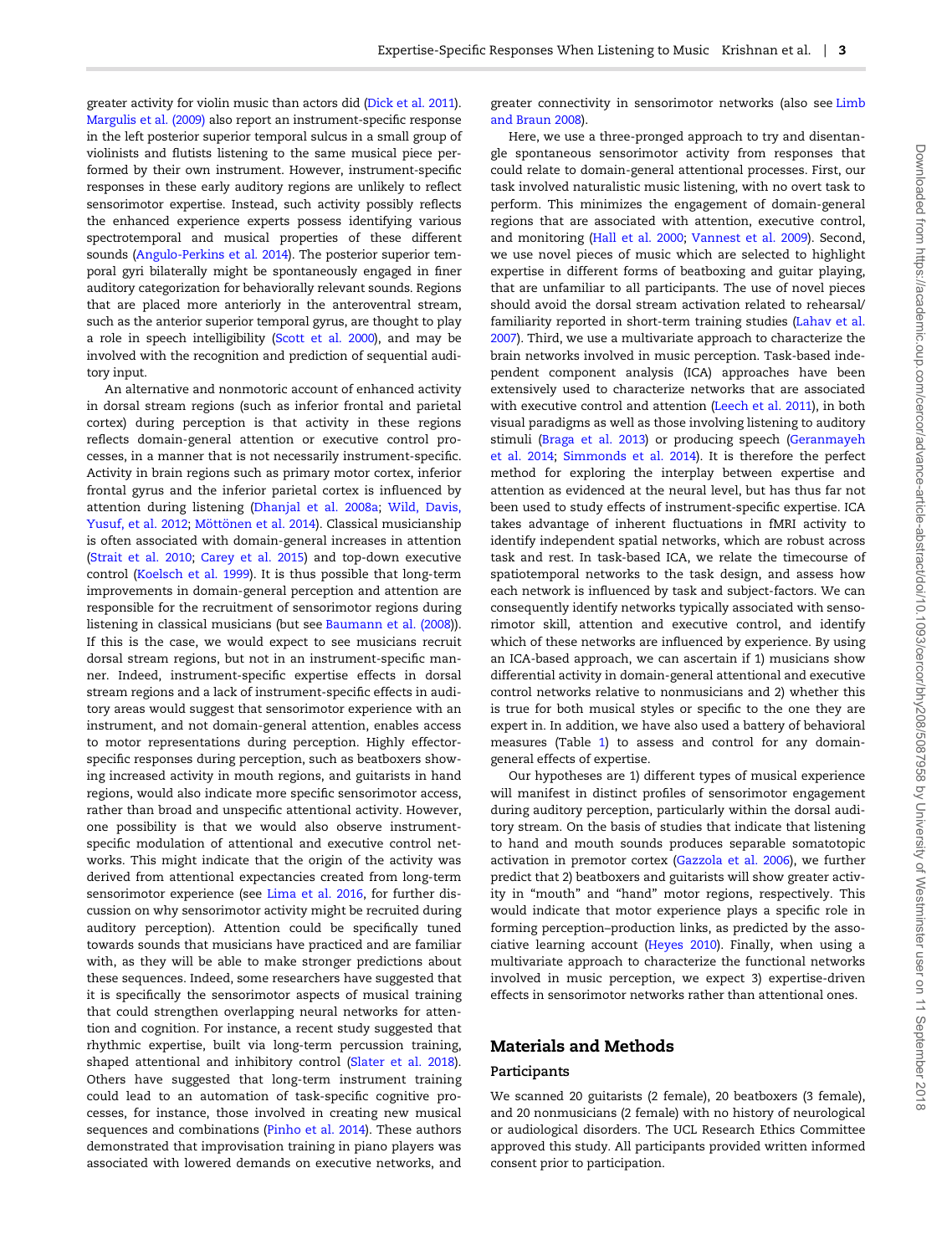#### <span id="page-3-0"></span>Table 1. Participant characteristics

|                                                     | Nonmusicians | Guitarists   | Beatboxers   |
|-----------------------------------------------------|--------------|--------------|--------------|
| Age                                                 | 27.8(8.9)    | 30.0(7.8)    | 26.8(5.8)    |
| Age of onset                                        | n/a          | 11.2(2.3)    | 14.0(3.8)    |
| Musical training (years)                            | 0.03(0.1)    | 5.9(3.9)     | 3.1(4.1)     |
| Professional experience (years)                     | n/a          | 8.7(7.3)     | 8.2(5.3)     |
| Amateur experience (years)                          | n/a          | 11.6(7.2)    | 11.3(8.0)    |
| Pure tone average                                   | 1.3(4.0)     | 1.7(3.6)     | 2.7(5.1)     |
| Cognitive tests                                     |              |              |              |
| Matrix reasoning ability (scaled)                   | 60.4(4.7)    | 57.9(6.9)    | 58.2 (7.3)   |
| Working memory                                      | 12.8(3.2)    | 12(3.2)      | 11.7(3.5)    |
| Perception tests                                    |              |              |              |
| Metric judgment                                     | 25.2(5.5)    | 29.9(0.4)    | 27.2(3.8)    |
| Rhythm discrimination                               | 24.1(3.2)    | 27.1(2.5)    | 26.2(2.5)    |
| Frequency discrimination threshold                  | 10.6(7.3)    | 4.8(4.4)     | 8.0(3.9)     |
| Duration discrimination threshold                   | 28.6 (10.8)  | 25.3(13.2)   | 27.0(9.3)    |
| Musicality: Goldsmiths Musical Sophistication Index |              |              |              |
| Active engagement                                   | 32.4 (11.6)  | 50.3(4.2)    | 50.5(6.4)    |
| Perceptual abilities                                | 42.6(6.6)    | 56.8 $(4.0)$ | 51.8(7.8)    |
| Musical training                                    | 13.3(6.3)    | 43.1(5.1)    | 34.9(6.3)    |
| Emotions                                            | 31.8(4.1)    | 37.2(3.5)    | 35.8(4.6)    |
| Singing abilities                                   | 22.0(8.0)    | 38.1(6.1)    | 35.1 (8.8)   |
| General sophistication                              | 55.1 (14.1)  | 105.9 (9.0)  | 100.6 (13.6) |

Means and standard deviation for each group are indicated. Measures where there are significant differences between groups are in bold. Data from one beatboxer were not collected for the metric and rhythm judgment tasks, leaving an  $N = 19$ . Data from a different beatboxer for frequency and rhythm discrimination tasks were lost due to a technical issue, again leaving an  $N = 19$  for these measures from the beatboxers. Additionally, data from one nonmusician were excluded from the frequency discrimination task as it was >3 standard deviations from the average threshold of this group.

Musicianship was defined by a mandatory minimum of 4 years' experience, which included 1) performing at a professional level for at least 2 years and 2) at least 2 years more of training or amateur experience beatboxing or playing the guitar. On average, guitarists had 8.7 years of professional experience (range: 2–30 years) and 11.6 years of amateur experience (range: 5–29 years). Beatboxers had 8.2 years of professional experience (range: 2–25 years) and 11.3 years of amateur experience (range: 3.5–30 years). None of the guitarists could beatbox. Although 5 of the beatboxers did have some guitar experience, they primarily identified themselves as beatboxers. As this was a much smaller population than guitarists, these beatboxers were retained in the sample. We also found that guitarists tended to start playing their instrument earlier than beatboxers, and received more formal musical training (Table 1).

To ensure that the groups were comparable in general cognitive and hearing abilities, all participants completed a hearing test and a set of cognitive tests (Table 1). None of the participants had hearing loss (the average of hearing thresholds at 500, 1000, and 2000 Hz was <20 dB HL). The pure tone average of the better ear (Table 1) was also similar in all 3 groups. Groups were also comparable on their age  $(F[2,57] =$ 0.93,  $P = 0.40$ ), nonverbal IQ (as assessed by performance on the WASI Matrix Reasoning subtest,  $F[2,57] = 0.87$ ,  $P = 0.42$ ), and working memory (calculated using the forward and backward digit span subtests of the WASI,  $F[2,57] = 0.54$ ,  $P = 0.59$ ).

Participants completed a set of tests that assessed their perceptual and musical abilities. Specifically, frequency discrimination and duration discrimination thresholds were determined using an adaptive staircase procedure (as described in [Boebinger](#page-14-0) [et al. 2015;](#page-14-0) implemented in MATLAB toolbox MLP [\(Grassi and](#page-15-0) [Soranzo 2009](#page-15-0))). Although guitarists had lower thresholds than beatboxers and nonmusicians on the frequency measure, no differences were observed when comparing beatboxers and nonmusicians (Table 1 shows the mean and standard deviation on each of these measures, Supplementary Table S7 has relevant statistics). No group differences were observed for duration discrimination. Participants also completed the rhythm judgment (deciding whether two tunes differed in rhythm) and metric perception (judging whether a tune was a waltz or a march) from the Montreal Battery of Evaluation of Amusia [\(Peretz et al. 2003\)](#page-15-0). On metric perception, only the guitarists had higher scores than beatboxers and nonmusicians. However, on the rhythm perception test, both beatboxers and guitarists outperformed nonmusicians (see Supplementary Table S7 for relevant statistics). Additionally, all participants completed a self-report measure of musical sophistication, the Goldsmiths Musical Sophistication Index ([Müllensiefen et al. 2014\)](#page-15-0). Here, the beatboxers rated themselves similarly to the guitarists on all indices besides formal training, and their general musical sophistication scores were significantly higher than those of nonmusicians (Table 1, also see Supplementary Table S7).

#### Stimuli

The guitar and beatboxing clips used were novel pieces, and were unfamiliar to participants. Beatbox pieces were recorded by a professional beatboxer (H.Y., known professionally as Reeps One) in an anechoic chamber. A professional guitarist created the guitar pieces in a studio setting. Both musicians created pieces that were both technically challenging and aimed at showcasing a range of styles. These pieces were edited in Audacity to create clips of durations between 3 and 5 seconds. The intensity of the clips was root mean square normalized to the same level and they were presented at a comfortable listening volume.

## MRI Acquisition

All MRI data were acquired on a 1.5 T Siemens Avanto scanner with a 32-channel receive-only head coil. Functional MRI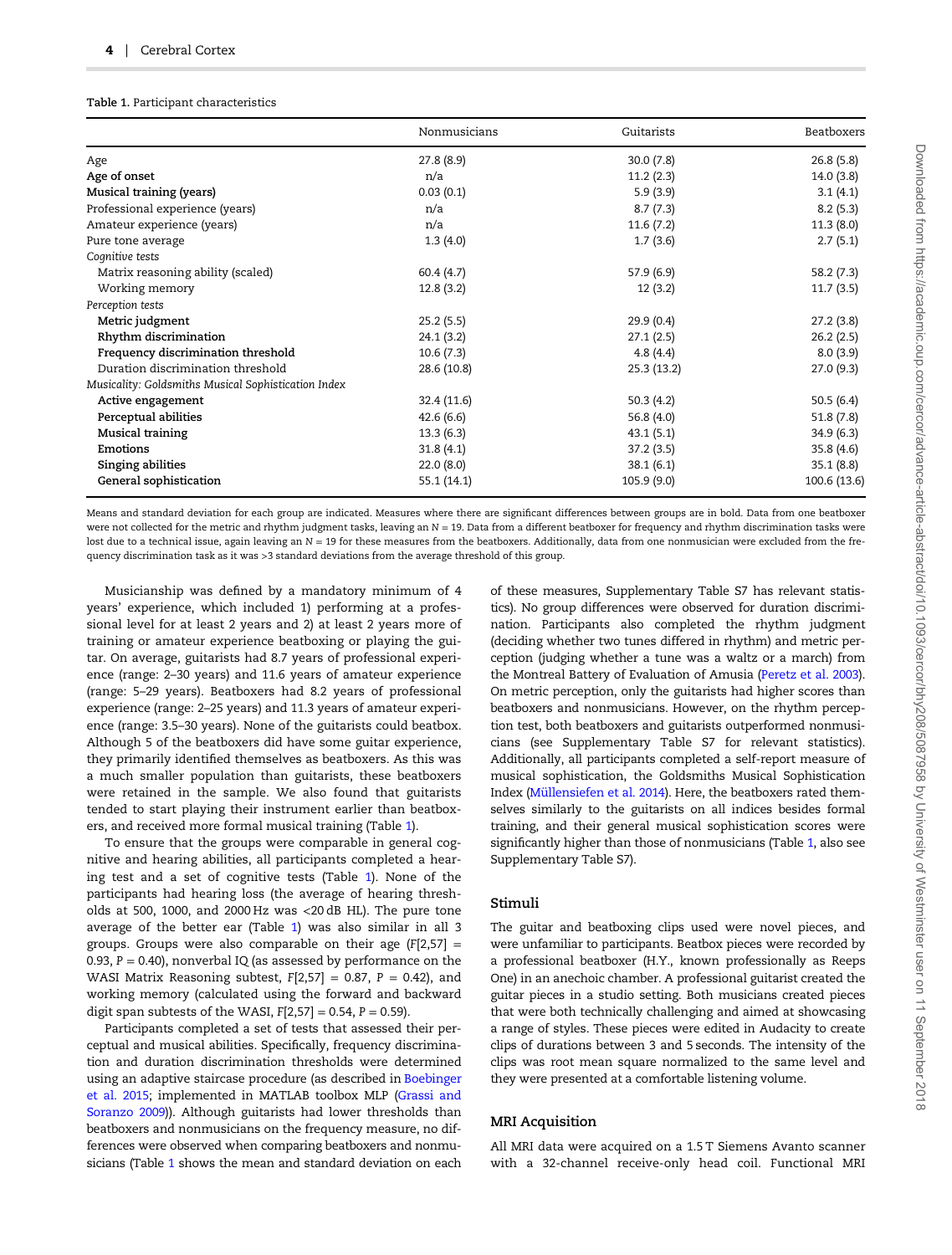images were acquired using a T2\*-weighted gradient-echo planar imaging sequence, which notionally covered the whole brain (repetition time: 9.5 s, acquisition time: 3.4 s, echo time: 50 ms, flip angle:  $90^\circ$ , field of view: 192  $\times$  224). In total, 40 axial slices with a thickness of 2 mm and an interslice gap of 1 mm were acquired in ascending order. These slices notionally give whole-brain coverage, but in participants where this was not possible we aimed to cover frontal, temporal, and inferior parietal regions, and as much of cerebellum as possible. A sparse acquisition design was used to present the stimuli in silence [\(Hall et al. 1999](#page-15-0)). Stimuli were presented in a 6.1 s silent period, which was followed by 3.4 s of image acquisition.

Two runs of the listening task were acquired. Each run comprised 32 trials of each condition (beatboxing/guitar music) interspersed with a resting baseline (32 instances of rest) presented in a pseudorandomized order (the order differed for each participant). The randomization was constrained so an instance of each category (beatbox music, guitar music, and rest) occurred in triads, ensuring that instances of each category were never spaced more than 5 trials apart. The onsets of the musical stimuli were jittered between 0 and 0.5 s. The same musical pieces were repeated for the second run in a different order. Participants listened to each of the musical pieces via inear Sensimetric earphones [\(http://www.sens.com/products/](http://www.sens.com/products/model-s14/) [model-s14/\)](http://www.sens.com/products/model-s14/), they were not asked to perform any task as they listened. Participants were specifically asked not to move their mouths or hands and to keep their eyes open. Cameras positioned over the face and dominant hand of the participant were used to assess compliance with instructions; all participants followed these instructions.

Interspersed between these two musical listening runs, participants completed a run where they listened to unrelated sounds. The results of this run are not reported in this article. Following the listening runs, participant also completed a mouth and hand localizer, where they had to move their hands or mouths in a sequence of actions in response to visual prompts. In the hand condition, participants performed bimanual sequential actions, touching each of their fingers to the thumb and then making a fist. In the mouth condition, participants alternated between pursing the lips and touching the tip of their tongue to the roof of their mouth. For this run, scanning was continuous (repetition time: 3.4 s, echo time: 50 ms, flip angle:  $90^\circ$ , field of view:  $192 \times 224$ ). The order of events was optimized using optseq2 ([https://surfer.nmr.mgh.harvard.edu/](https://surfer.nmr.mgh.harvard.edu/optseq) [optseq\)](https://surfer.nmr.mgh.harvard.edu/optseq). In addition to this localizer, participants also completed a phonation versus breathing localizer (data not described here). None of the listening/localiser tasks were described as the primary task. Instead, participants were simply informed that they would be listening to sounds in the scanner, including music and these hand/mouth sounds, and would be asked to perform specific hand/mouth actions when they received visual prompts (which they practiced outside of the scanner).

Finally, a T1-weighted structural scan was also acquired for registration purposes from all participants (resolution  $1 \times 1 \times$ 1 mm $^3$ , repetition time 2730 ms, echo time 3.57 ms, flip angle 7 $^{\circ}$ ).

#### Univariate Analyses

Data were analyzed using Statistical Parametric Mapping (SPM8). Scans were realigned, unwarped, and spatially normalized to  $2 \text{ mm}^3$  isotropic voxels using the parameters derived from the segmentation of each participant's T1-weighted

image, and smoothed with a Gaussian kernel of 8-mm fullwidth at half maximum.

The 2 stimulus conditions (and 6 movement regressors of no interest) were entered into a general linear model at the first level. The canonical hemodynamic response function was used to model the onsets and durations of the 2 musical conditions. The "rest" condition provided an implicit baseline. Similar to [Wild, Davis, Johnsrude \(2012\),](#page-16-0) we did not correct for serial autocorrelation due to our long TR. Furthermore, no high-pass filter was applied to the data. The microtime resolution was set at 18 and the onset time was set to 100. For each subject, we generated a (beatbox music  $>$  rest) and a (guitar music  $>$  rest) contrast at the first level. These contrast images were used at the second level in one-sample t-tests to characterize areas where all participants showed greater activity for (guitar music  $>$  rest) and (beatbox music > rest).

For each subject, we also generated a  $[beatbox > quitar]$  contrast image at the first level. These contrast images were used at the second level to conduct statistical tests using the partitioned error term approach. One sample t-tests for [beatboxing > guitar] analyzed with an F contrast were used to characterize areas showing a relative increase in activity to beatboxing or guitar respectively within each group (see Fig. [2](#page-8-0)A, where [beatbox > guitar] activity is shown in red–yellow; and [guitar > beatbox] activity is shown in blue–light blue). To assess the group  $\times$ condition interaction we conducted a one-way ANOVA testing the effect of group (guitarist/beatboxer/nonmusician) with an F contrast. In this ANOVA, the factor "group" was specified as being an independent measure, with unequal variance. To understand which differences were driving the group  $\times$  condition interaction at the whole brain level, the simple effects of beatboxing > guitar for each group difference (e.g., guitarists vs. beatboxers, guitarists vs. nonmusicians, beatboxers vs. nonmusicians) were assessed with independent samples t-tests for each group difference inclusively masking within areas that showed the group × condition interaction. Unless otherwise specified, all statistical maps are thresholded at a peak level of P < 0.05 (familywise-error or FWE corrected at the voxelwise level).

For region-of-interest (ROI) analyses focusing on hand and mouth regions, we used 2 separate one-sample t-tests, entering the contrast of  $[hand > rest]$  and  $[mouth > rest]$ , respectively, from the hand/mouth localiser for all participants. From these analyses, peak co-ordinates in sensorimotor cortex were obtained that denoted left hand area [−36 –28 50], right hand area [38 –28 48], left mouth area [−52 –10 40], and right mouth area [56 –8 40]. Using the SPM toolbox marsbar, we created 10 mm spheres centered on these peaks and extracted mean beta values for the [beatbox > guitar music] contrast for each participant. Using SPSS, we conducted a  $2 \times 2 \times 3$  ANOVA on the mean beta values to determine if hemisphere (left/right), region (mouth/hand), and group (beatboxers/guitarists/nonmusicians) modulated beatbox > guitar activity within these ROIs.

#### Multivariate Analyses

ICA or Independent Component Analysis is a multivariate analysis technique that can extract information from the data that is not always apparent from a subtractive univariate analysis [\(Geranmayeh et al. 2014](#page-14-0)). This approach takes advantage of fluctuations in fMRI data to separate it into maximally independent spatial components, which explain unique variance in the data. Each component is associated with a timecourse, which can be related to the task, artifacts related to movement or blood flow, or both.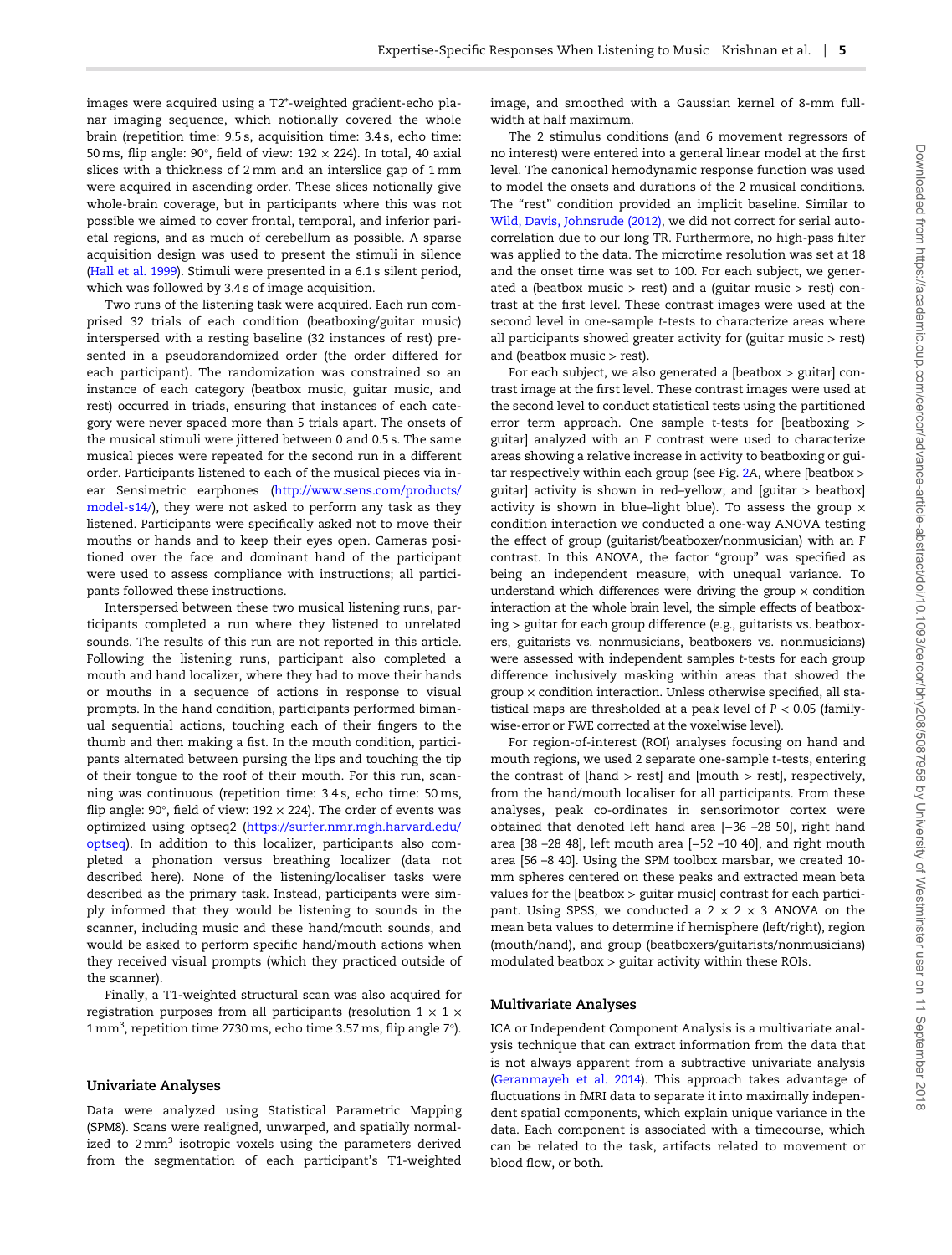Here, a group concatenation ICA was carried out using Probabilistic ICA ([Beckmann and Smith 2004\)](#page-14-0) as implemented in MELODIC Version 3.14, part of FSL. In this approach, the data from all subjects is temporally concatenated, with data from one subject following the other. We included data from all 60 participants in this analysis, so that we could derive an unbiased set of networks that would represent our 3 groups equally well. MELODIC does not have any information about the number of datasets that are provided, or where the separation is between subjects or runs. The following data preprocessing was applied to the input data: manual denoising using an ICA at the single-subject level to remove artifactual components, registration of this data to standard space, masking of nonbrain voxels; voxelwise demeaning of the data; and normalization of the voxelwise variance. When performing ICAs at the singlesubject level, in each participant, components were marked as signal or noise with reference to the hand-classification scheme proposed by [Griffanti et al. \(2017\).](#page-15-0) Components characterized as signal were biologically plausible and in gray matter, had relatively smooth time series, and were characterized by power in the low frequencies. Those characterized as noise included maps commonly associated with motion (for instance, a ring around the brain), those that closely followed vasculature, or those that appeared nonbiological with a large number of small, unrelated clusters. If we were unsure about whether a component represented noise or signal, it was marked as signal so that it was retained for further analysis. Preprocessed data were whitened and projected into a 13-dimensional subspace using probabilistic Principal Component Analysis. The number of dimensions was automatically estimated using the Laplace approximation to the Bayesian evidence of the model order [\(Minka 2000;](#page-15-0) [Beckmann and Smith 2004](#page-14-0)). The whitened observations were decomposed into sets of vectors which describe signal variation across the temporal domain (time-courses), the session/subject domain and across the spatial domain (maps) by optimizing for non-Gaussian spatial source distributions using a fixed-point iteration technique [\(Hyvarinen 1999\)](#page-15-0). Estimated component maps were divided by the standard deviation of the residual noise and thresholded by fitting a mixture model to the histogram of intensity values ([Beckmann and](#page-14-0) [Smith 2004\)](#page-14-0).

We then evaluated the group spatial components, which are the output of the MELODIC analysis. Of the 13 components, one was clearly related to noise and was not analyzed further. Although the 12 remaining components did overlap spatially, pairwise spatial correlations between these maps (Supplementary Fig. S3) did not exceed  $r = 0.13$ . We also spatially correlated these 12 components with a reference set of resting state networks [\(Smith et al. 2009\)](#page-16-0) to identify domain-general attentional and cognitive control networks at the group level.

Dual regression involves regressing the individual subject fMRI datasets against the group component spatial maps, the first output is subject-specific time-courses. As we had 2 runs for each participant, we used dual regression to extract runspecific time courses for each subject for each group spatial component. In a typical dual regression, the next step would be to regress individual subject fMRI datasets against the subjectspecific time courses to obtain subject-specific component spatial maps. However, while conducting a task-based ICA the main issue is how well subject-specific component time courses relate to the applied design matrix. Consequently, we used the tool fsl glm to regress the subject-specific time courses against the design matrix for the task. This was done separately for each run the participant completed. This allows

us to estimate the contrast of parameter estimate (COPE) for our contrasts of interest (here, beatboxing vs. rest, guitar music vs. rest, beatboxing vs. guitar music) for each network. The COPEs for each contrast were then averaged over the 2 runs for each participant (i.e., [beatboxing  $>$  rest] for run 1 and run 2). We could then test COPE values across participants to identify components where activity was greater during [Listening > Rest] or components where a group  $\times$  condition interaction was observed. These statistical analyses were conducted in SPSS v25.0. Given that ICA is a data-driven, model-free approach, it is appropriate to correct for multiple comparisons at this stage of the analysis, resulting in a Bonferroni correction for 12 components.

#### Structural Analyses

To examine local changes in gray matter volume, structural data were analyzed with FSL-VBM [\(Douaud et al. 2007\)](#page-14-0). First, structural images were brain-extracted and gray mattersegmented before being registered to the MNI-152 standard space using nonlinear registration. The resulting images were averaged and flipped along the x-axis to create a left-right symmetric, study-specific gray matter template. Second, all native gray matter images were nonlinearly registered to this studyspecific template and "modulated" to correct for local expansion (or contraction) due to the nonlinear component of the spatial transformation. The modulated gray matter images were then smoothed with an isotropic Gaussian kernel with a sigma of 3 mm (~7 mm FHWM). Finally, permutation-based nonparametric testing (5000 permutations) was applied within the framework of the general linear model. Contrasts examined in this analysis were [musicians > nonmusicians], [guitarists > nonmusicians], [beatboxers > nonmusicians], [guitarists > beatboxers] and vise versa, while covarying out effects of gender, age, and nonverbal IQ. Results were considered significant for P < 0.05, corrected for multiple comparisons using threshold-free cluster enhancement (tfce), which avoids using an arbitrary threshold for initial cluster formation.

## Results

We scanned 20 guitarists, 20 beatboxers, and 20 nonmusicians as they listened to 3–5 s excerpts of novel guitar and beatbox music that were produced by experts. These groups were matched for age, basic cognitive, and hearing abilities (see Table [1](#page-3-0) for demographic details). At the end of scanning, all participants rated the pieces of music they heard with respect to ease of production (Fig. [1](#page-6-0)). Participants were not told about these ratings in advance of the scan, but were asked to do them after they completed the scans (along with other components of the behavioral battery). For these behavioral ratings, we observed a Group (nonmusician/beatboxer/guitarist) × Condition (guitar/beatbox pieces) interaction,  $F(2,57) = 119.3$ , P < 0.001. Post hoc t-tests showed that guitarists rated the guitar stimuli ( $M = 2.3$ , SD = 0.6) as easier to produce than beatboxing  $(M = 4.3, SD = 0.6), t[19] = 10.3, P < 0.001,$  whereas beatboxers showed found beatboxing ( $M = 2.4$ , SD = 0.6) easier to produce than guitar music ( $M = 4.2$ ,  $SD = 0.7$ ),  $t[19] = 9.0$ ,  $P < 0.001$ . We also found that nonmusicians rated the beatboxing pieces ( $M =$ 4.0, SD = 0.7) as easier to produce than the guitar music  $(M =$ 4.5, SD = 0.5),  $t[19] = 4.2$ ,  $P < 0.001$ . This may be because they perceived a vocal stimulus to be easier to simulate than an instrumental one.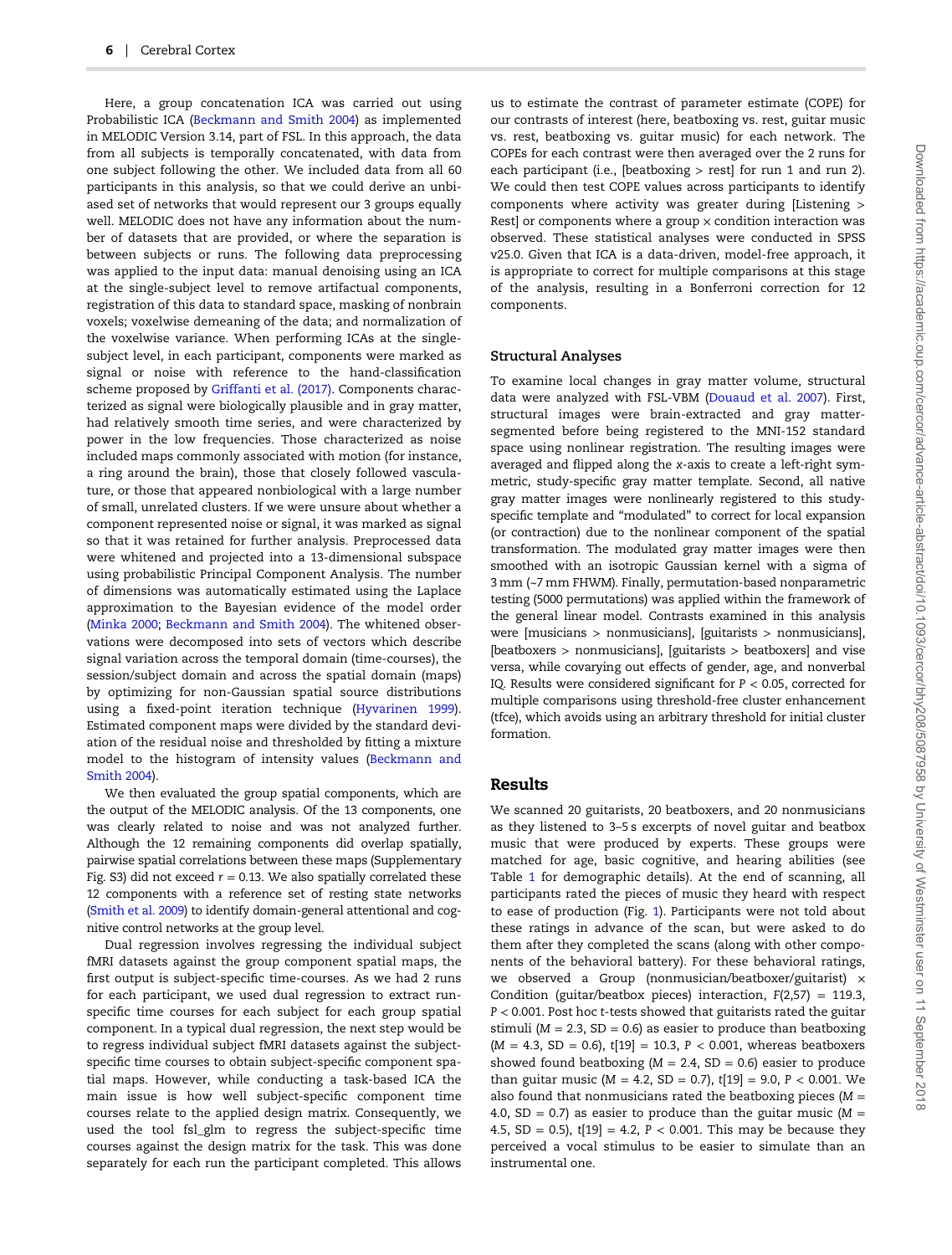<span id="page-6-0"></span>

Figure 1. Postscan behavioral ratings provided by each group when listening to clips from the two music conditions (beatbox—gray bars/filled diamonds; guitar  $-\text{clear/unfilled diamonds}$ ). Each data point represents a participant ( $N = 20$  in each group), the bars depict the mean in both conditions. Lower ratings indicate that the stimuli are perceived to be easier to produce.

For both musical conditions relative to a resting baseline, increases in activity were observed in primary auditory cortex and extending into superior temporal gyrus, as well as in the brainstem and the cerebellum (Supplementary Table S1 shows peak activation for listening to each music condition in the 3 groups). We did not further examine any differences in the 2 musical conditions relative to rest, as we were interested in how each group differentially responded to the 2 musical conditions rather than to listening to music more generally.

Our first objective was to examine whether any regions were sensitive to a Group (nonmusician/beatboxer/guitarist)  $\times$ Music condition (guitar/beatbox) interaction. We found a set of regions sensitive to this interaction (Supplementary Table S2 and Fig. [2](#page-8-0)B), including bilateral inferior frontal cortex, left inferior parietal cortex, left inferior temporal cortex, lobule VI/VII in both cerebellar hemispheres and in supplementary motor area bilaterally (at P < 0.05 family-wise error [FWE] corrected at peak voxel level).

One-sample t-tests were used to establish the pattern of beatbox > guitar activity in each group (see Fig. [2](#page-8-0)A and Supplementary Table S3). We restricted our analyses to the set of regions that showed a significant group  $\times$  condition interaction, by applying an inclusive mask during analysis. Beatboxers showed greater activity for [beatbox  $>$  guitar music] in the superior temporal gyri, cerebellum (lobule VI), the supplementary motor area, and in the inferior frontal gyrus bilaterally, as well as the left precentral gyrus. Only one region, the right middle occipital gyrus, showed greater activity for  $[$ guitar  $>$  beatbox music]. Guitarists also showed increased activity in bilateral superior temporal gyri for the contrast [beatbox > guitar music]. However, in the left inferior parietal cortex, left inferior frontal cortex, the left inferior temporal cortex, and in the supplementary motor area, guitarists exhibited greater activity for [guitar > beatbox music]. In contrast to beatboxers, who engaged dorsal stream regions when listening to beatboxing, guitarists recruited these regions when listening to guitar music. Nonmusicians did not differentially activate dorsal stream regions for either beatboxing or guitar music (at a threshold of  $P < 0.05$  FWE). Again, for  $[beatbox > guitar$  music $]$  in the nonmusicians, we observed increases in activity in bilateral superior temporal gyri. No

regions were significantly activated by guitar music to a greater extent that beatbox music.

To interpret differences by listening condition across the 3 groups, we conducted 2-sample t-tests comparing the [beatbox > guitar music] contrast across guitarists and controls, beatboxers and controls, and beatboxers and guitarists, with analysis restricted to regions that showed the  $[group \times condition]$  interaction described previously. The directionality of differences in these regions was determined by extracting mean beta values for the [beatbox  $>$  guitar] contrast from the cluster using the marsbar toolbox for SPM, which were further analyzed using SPSS. When brain responses of guitarists and nonmusicians for the [beatbox  $>$  guitar music] contrast were compared (Fig. [2](#page-8-0)D and Supplementary Table S4B), we observed differences across left and right inferior frontal cortex, left postcentral gyrus, left supplementary motor area, and left inferior temporal cortex. This reflected the fact that guitarists showed a preference for guitar music over beatboxing in these regions, whereas nonmusicians showed the opposite preference. However, in the right inferior parietal lobule, guitarists showed a stronger preference for beatboxing relative to guitar music, while nonmusicians showed no strong evidence of modulation. When comparing activity for the [beatbox > guitar music] contrast in beatboxers and nonmusicians (Fig. [2](#page-8-0)E and Supplementary Table S4A), at a voxelwise threshold of P < 0.05 FWE, we only observed a significant difference over the right cerebellum, where beatboxers showed a stronger beatbox > guitar modulation than nonmusicians. However, on reducing the statistical threshold to P < 0.05 FWE corrected at the cluster level, we observed a pattern of expertise-driven responses, with beatboxers showing greater activity for beatboxing over guitar music than nonmusicians did in left inferior frontal cortex and left inferior parietal cortex (Fig. 1E).

When we compared beatboxers and guitarists on the beat $box >$  guitar music contrast ( $P < 0.05$  FWE voxelwise), group differences were observed in a range of dorsal stream regions such as inferior frontal cortex bilaterally, as well as in the left inferior parietal cortex (Fig. [2C](#page-8-0), Supplementary Table S4C). We then assessed the directionality of differences in these clusters. In the left and right inferior frontal cortex, left and right cerebellum, left and right inferior temporal cortex, and in supplementary motor area, cross-over effects of expertise were observed with musicians showing greater activity for music they could produce (Fig. 1C). In the left inferior parietal lobe, guitarists exhibited a strong preference for guitar music, but the difference between the 2 musical types was less marked in the beatboxers. In the right and left middle occipital gyrus, as well as in the right inferior parietal lobe, guitarists had greater activity for beatbox > guitar music whereas beatboxers showed greater activity for guitar > beatbox music. These regions consequently showed decreases in activity for music musicians could play. Finally, both groups exhibited a  $[beatbox > guitar music]$ preference in the right superior temporal gyrus, but this was substantially larger in the beatboxers.

To examine if there were any expertise-general effects associated with musicianship we constructed the conjunction null of 1) [guitarists > nonmusicians] for [beatbox music > rest] and 2) [beatboxers > nonmusicians] for [guitar music > rest]. These contrasts were chosen to avoid including music that the musician played when looking for an expertise-general effect, as that would simply lead to us noting the increases in activity over dorsal stream region. We did not find any regions that showed expertise-general effects, even when using a threshold of P < 0.005 uncorrected for whole-brain comparisons.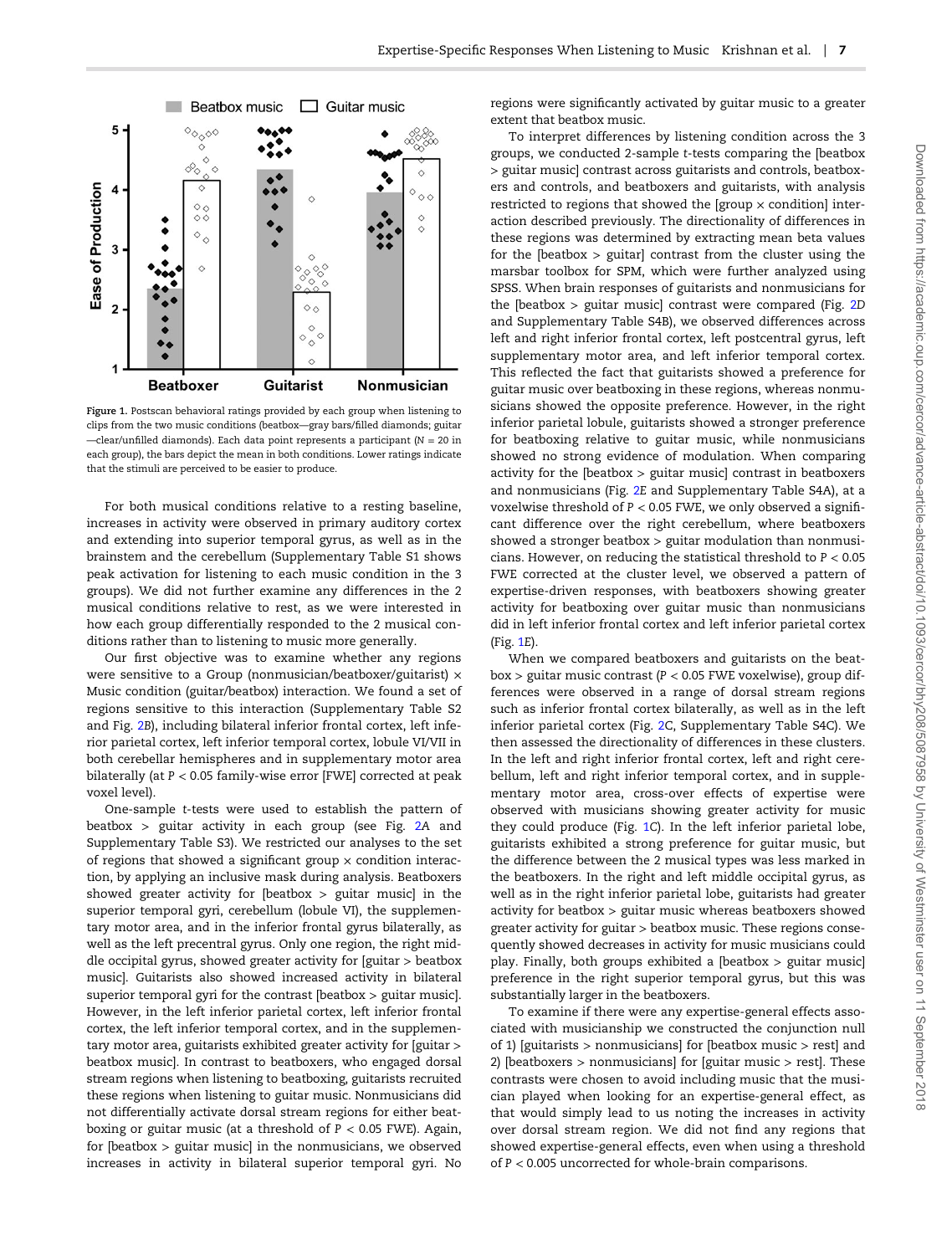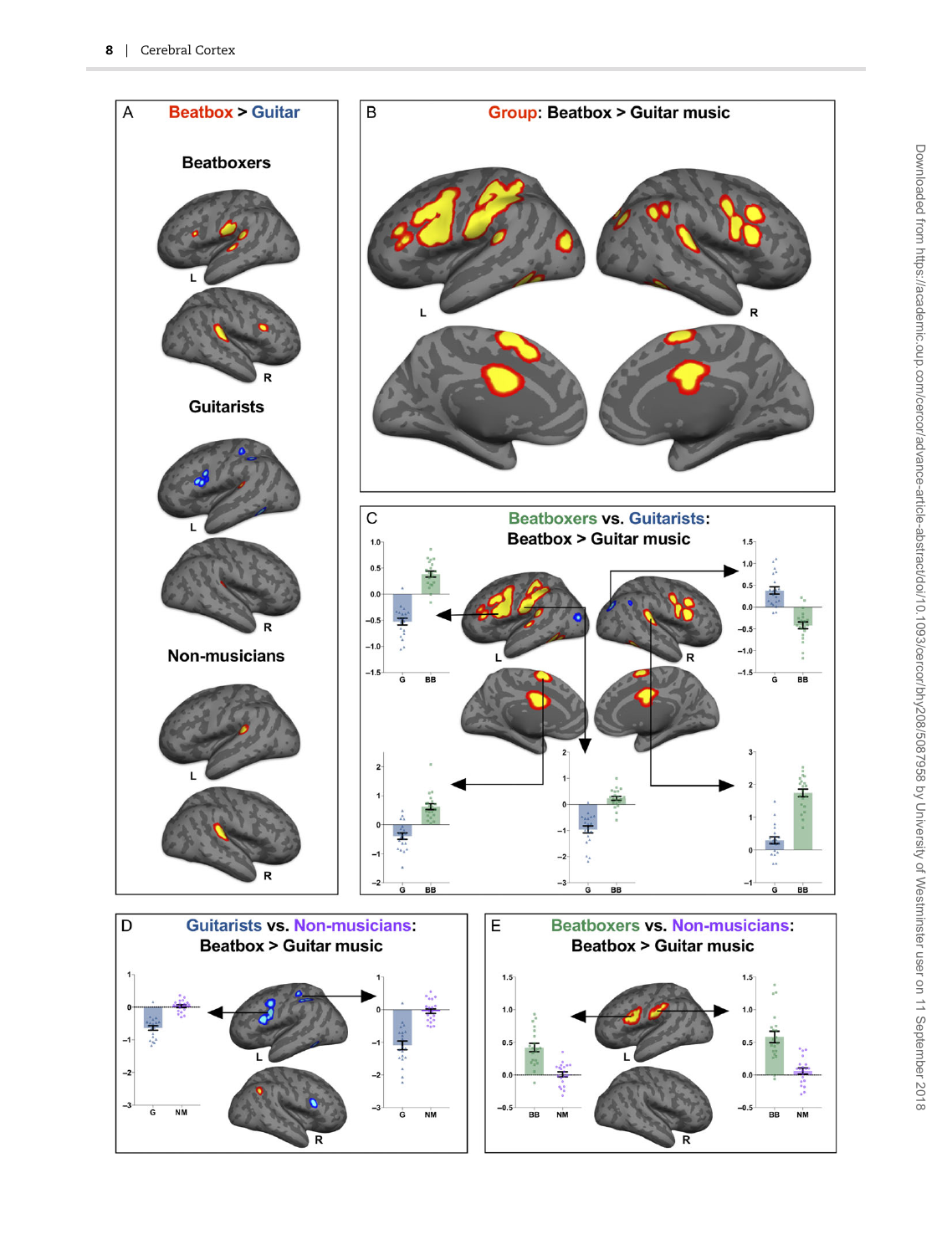<span id="page-8-0"></span>Given reports of somatopic representations in listening [\(Gazzola et al. 2006](#page-14-0)), our next objective was to examine whether musicians showed any effector-specific action-perception couplings in hand and mouth regions specifically (Fig. [3\)](#page-9-0). At the end of the listening scanning session, all participants completed a functional motor hand/mouth localizer so we could independently localize these sensorimotor regions in our participants (see Materials and Methods for details about how ROIs were constructed). We then assessed whether hemisphere (left/right), effector (hand/mouth region) and group (nonmusician, beatboxer, guitarist) modulated [beatbox > guitar activity] in these 4 ROIs (Fig. [3](#page-9-0)). We were interested in the interaction between effector region and group, as we expected signal to be different in different across brain regions. The interaction between effector region and group was significant,  $F(2,57) =$ 3.61,  $P = 0.033$ . A main effect of hemisphere was not observed,  $F(1,57) = 0.01$ ,  $P = 0.93$ , and interactions of hemisphere with group and effector region were also not significant  $(P > 0.7)$ . For follow-up analyses, we averaged activity over right and left hand areas, and right and left mouth areas. In hand areas, group membership had a significant effect on neural activity,  $F(2,57) = 11.07$ ,  $P < 0.001$ . Post hoc Bonferroni-corrected comparisons showed this was driven by a significant difference in means between guitarists and nonmusicians,  $P = 0.005$ , as well guitarists and beatboxers, P < 0.001. An expertise-driven preference for guitar music relative to beatboxing was observed in the guitarists in hand areas. Beatboxers and nonmusicians showed no significant differences in beatbox > guitar activity in the hand areas,  $P = 0.602$ . Activity in mouth areas was also modulated by group,  $F(2,57) = 9.93$ ,  $P < 0.001$ . This group difference was driven by beatboxers showing an increased preference for [beatbox  $>$  guitar music], relative to the guitarists (P  $<$ 0.001), and to the nonmusicians ( $P = 0.012$ ). Guitarists and nonmusicians showed comparable activity for beatboxing and guitar music ( $P = 0.56$ ). As an additional follow-up, we repeated these analyses using individualized hand and mouth ROIs instead of 10 mm spheres. This confirmed a preference for the music musicians can play, but this preference was more general, that is, it was observed in both mouth and hand areas, in guitarists and beatboxers (see Supplemental Data for details).

We then conducted data-driven ICA (see Materials and Methods for further details) to examine spatiotemporal network activity in musical perception, which allows us to describe 1) the spatiotemporal networks engaged in musical perception and 2) the effects of expertise on these networks. Using this multivariate ICA approach allows us to derive a set of spatial components and associated time courses for each participant. Our analyses indicated the presence of 13 spatially independent components (the number of components was automatically estimated to avoid bias), of which 12 could be considered non-noise (shown in Supplementary Fig. S1 and Supplementary Table S5). We spatially correlated these networks with a set of reference networks which are described in terms of their functional relevance [\(Smith et al. 2009](#page-16-0)) to derive appropriate labels for them (Supplementary Fig. S1). If there were no strong correlations with the reference set, we use anatomy to describe the network (C12). Typical caveats about reverse inference hold for any approaches which involve inferring cognitive function from brain activity [\(Poldrack 2011\)](#page-15-0). However, this approach does allow us test some claims about underlying mental ontogeny, for example, examining whether "sensorimotor" or "executive" influences on frontoparietal regions are separable. Additionally, given the task-based nature of the design we can at least validate some network functions, such as whether the auditory network is responsive to listening.

First, we ascertained which networks were modulated by our tasks and whether they showed task-positive or task-negative activity. At an uncorrected threshold of  $P < 0.05$ , 11 of the 12 networks showed significant effects of listening. Only C3, or the right frontotemporo-parietal network, was not modulated by listening,  $P = 0.937$ . On applying a Bonferroni correction for 12 comparisons (corresponding to an alpha level of P < 0.05/12 or  $P < 0.004$ ), we observed that networks C1 (auditory),  $t(59) = 30.2$ ,  $P < 0.001$ , C4 (left frontotemporo-parietal),  $t(59) = 3.3$ ,  $P = 0.002$ , C11 (higher-level sensorimotor network),  $t(59) = 11.8$ ,  $P < 0.001$ , and C12 (bilateral temporal–opercular),  $t(59) = 5.5$ ,  $P < 0.001$ , showed significant increases in activity in the 2 listening conditions compared with rest. Networks C5 (lateral visual),  $t(59) =$ 5.2, P < 0.001, C7 (default mode network), t(59) = −3.8, P < 0.001, C8 (default mode network),  $t(59) = 6.1$ ,  $P < 0.001$ , and C10 (occipital pole + lateral visual),  $t(59) = 3.2$ ,  $P < 0.001$ , showed decreases in activity for the 2 listening conditions relative to rest (Fig. [4](#page-10-0)).

Next, we probed whether activity in any of our 12 networks was sensitive to the interaction between group  $\times$  condition. Bonferroni-corrected analyses ( $P < 0.004$ , or  $P < 0.05$  corrected for 12 comparisons) indicated that 6 of the 12 networks were modulated by the interaction of group and condition (Fig. [5\)](#page-11-0). Of

Figure 2. Depicts the results of univariate analyses conducted in SPM to explore group x condition modulation in listening activity. Panel (A) shows activity for the beatbox > guitar music contrast in beatboxers, guitarists, and nonmusicians. Regions where activity for listening to beatboxing exceeds that of listening to guitar music are shown in red–yellow, regions where activity for guitar music exceeds that of guitar music are shown in blue–light blue. This highlights that beatboxers and guitarists show increases in activity over dorsal stream regions for music they can produce. Nonmusicians do not show a modulation by condition in these dorsal stream regions, but do show increased activity for beatbox > guitar music in superior temporal cortex bilaterally. Note that analyses were inclusively masked by regions that showed the group x condition interaction, which are shown in panel (B). Panel (B) depicts regions where beatbox > guitar activity is modulated by group membership (beatboxer/guitarist/nonmusician), highlighted in red/yellow. These include left and right inferior frontal cortex, left postcentral gyrus and inferior parietal regions, supplementary and cingulate motor areas, and inferior temporal cortex and posterior superior temporal gyri bilaterally. For panels (C–E), analyses were inclusively masked by the regions depicted in panel (B). Panel (C) shows regions where beatboxers and guitarists have a differential response to the beatbox > guitar music contrast. Areas highlighted in red–yellow show regions where there is positive instrument-specific modulation by musicians, and those in blue show negative instrument-specific modulation. Bar graphs show mean beta values from highlighted clusters, bars in blue show the mean activity for beatbox > guitar music in guitarists, the bars in green show the same for the beatboxers. Positive values indicate more activity for beatboxing, whereas negative values suggest more activity for guitar music. Error bars denote ±1 standard error of the mean (SEM). Each data point represents an individual participant. Panel (D) shows regions where guitarists and nonmusicians have a differential response to the beatbox > guitar music contrast. Bar graphs show mean beta values from highlighted clusters, bars in blue show the mean activity for beatbox > guitar music in guitarists, the bars in purple show the same for the nonmusicians. Error bars denote ±1 SEM. Each data point represents an individual participant. Panel (E) shows regions where beatboxers and nonmusicians have a differential response to the beatbox > guitar music contrast  $(P < 0.05$  FWE cluster-corrected). Bar graphs show mean beta values from highlighted clusters, bars in green show the mean activity for beatbox > guitar music in beatboxers, the bars in purple show the same for the nonmusicians. Each data point represents an individual participant. Error bars denote ±1 SEM. Thresholded activation maps (P < 0.05 FWE) for each contrast described here are registered to and displayed on a cortical surface using Freesurfer. The cortical surface was generated using the average T1 of the MNI-152 template. Activity in the cerebellum is not shown.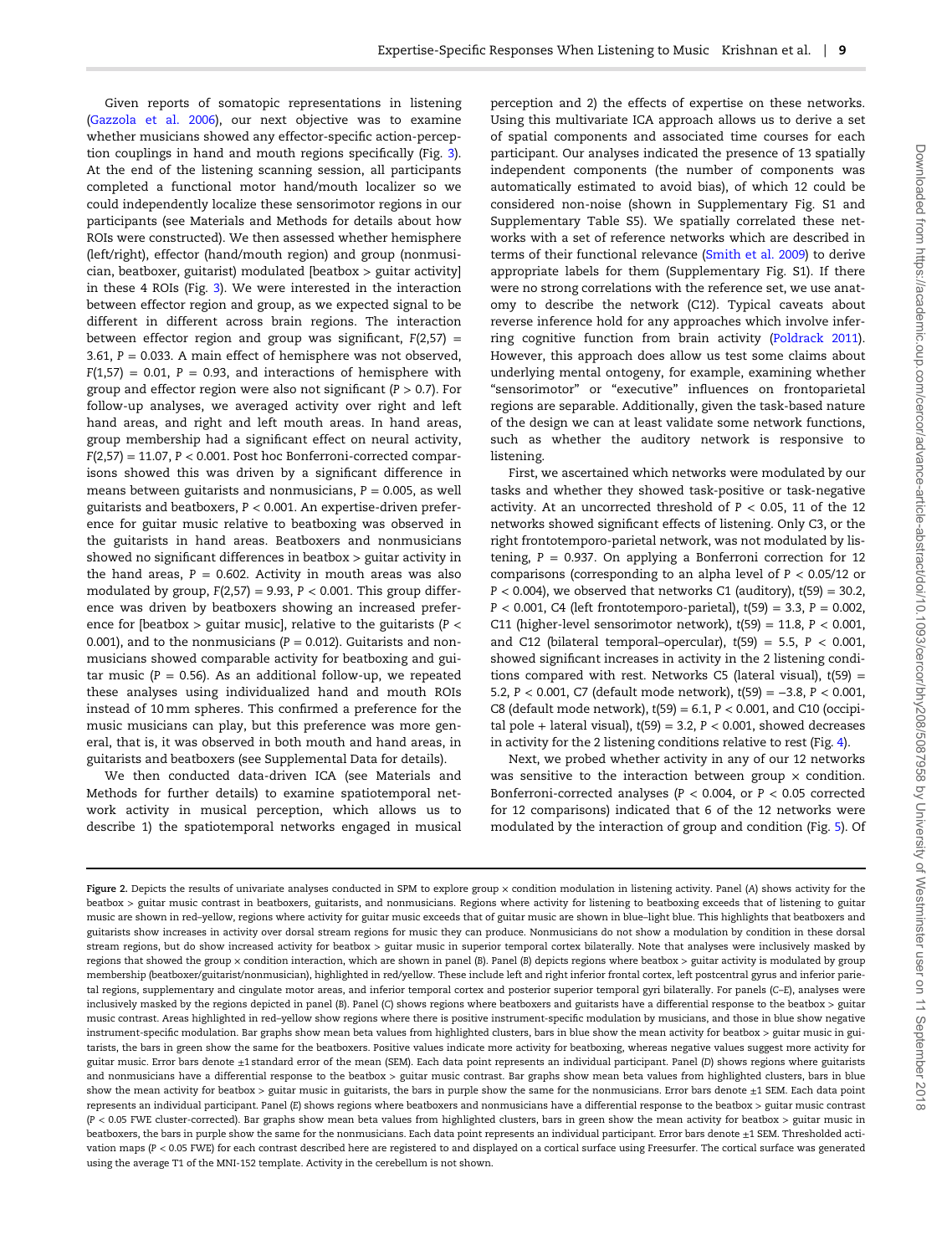<span id="page-9-0"></span>

Figure 3. Depicts the results of univariate ROI analyses, where mean beta values for left and right hand and mouth regions were extracted for beatbox > guitar music in each participant. Positive values indicate more activity for beatboxing, whereas negative values suggest more activity for guitar music. Error bars depict ±1 standard error of the mean. Each data point represents an individual participant. Nonmusicians (NM) are represented by filled circles, beatboxers (BB) by filled squares and guitarists (G) using filled triangles. These graphs clearly show that guitarists, but not the other 2 groups, show greater activity for guitar music in hand regions. In the mouth regions, beatboxers, but not the other 2 groups, show greater activity for beatboxing. The specific ROIs we sampled from are highlighted in the figure, and were derived from group activity for hand and mouth movements.

these, task-positive networks C6 (sensorimotor),  $F(2,57) = 12.8$ ,  $P < 0.001$  and C11 (higher-level sensorimotor network),  $F(2,57) =$ 43.9, P < 0.001, showed clear expertise-specific modulations. Task positive network C1 (auditory),  $F(2,57) = 43.4$ ,  $P < 0.001$ , also showed modulation by expertise, but this effect was modulated by a main effect of condition on network activity. Taskpositive network C4 (left frontotemporo-parietal), F(2,57) = 12.5,  $P < 0.001$ , showed a guitarist-specific expertise effect. Tasknegative networks C8 (default mode network),  $F(2,57) = 14.5$ ,  $P <$ 0.001 and C9 (executive control),  $F(2,57) = 7.2$ ,  $P = 0.002$ , also showed expertise and effector-specific modulations. Below, we break down these group  $\times$  condition interactions further (see Supplementary Table S6 for further details).

We first examined the 4 task-positive networks showing effects of expertise (Fig. [5\)](#page-11-0). In network C6 (sensorimotor), beatboxers showed greater activity for beatboxing  $>$  guitar music. They significantly differed from guitarists,  $t(38) = 5.1$ ,  $P < 0.001$ , who showed greater activity for guitar  $>$  beatbox music in this network. Nonmusicians did not show a strong modulation by listening condition in this network. There was a weak trend for beatboxers to differ from nonmusicians in their beatbox > guitar activity,  $t(38) = 1.7$ ,  $P = 0.089$ . Guitarists and nonmusicians significantly differed from one another with respect to their activity for beatbox vs. guitar music in this network,  $t(38) = 3.3$ ,  $P = 0.002$ . In network C11 (higher-level sensorimotor), a similar pattern of results was observed. Beatboxers showed greater activity for [beatbox > guitar music]. Their activity was significantly different to that seen in guitarists,  $t(38) = 8.0$ ,  $P < 0.001$ , who showed greater activity for guitar music > beatboxing. The nonmusicians

did not show a strong modulation by condition, and were significantly different from guitarists,  $t(38) = 5.5$ ,  $P < 0.001$ , and beatboxers  $t(38) = 4.9$ ,  $P < 0.001$ . In network C1 (auditory), the pattern of activity indicates that there was expertise-specific modulation, which was mediated by an auditory bias, with greater activity in the [beatbox > guitar music] condition seen in nonmusicians. This auditory bias may be driven by the fact that beatboxing is a vocal signal, containing information about factors such as the identity of the speaker and emotional state. The nonmusician preference for  $[beatbox > guitar music]$ was stronger than that of guitarists,  $t(38) = 5.6$ ,  $P < 0.001$ . Guitarists did not show a strong bias for beatboxing, and activated this network equally for guitar music and beatboxing. Beatboxers showed stronger activity for [beatbox > guitar music] in this network relative to guitarists,  $t(38) = 9.2$ ,  $P < 0.001$ , and nonmusicians,  $t(38) =$ 3.7,  $P = 0.001$ . Therefore, in networks C1, C6, and C11, musical experts showed significantly greater activity in the condition where they could produce the music. In task-positive network C4 (left frontotemporo-parietal), only guitarists had greater activity for [guitar > beatbox music], differing significantly from both beatboxers,  $t(38) = 4.4$ ,  $P < 0.001$ , and nonmusicians,  $t(38) = 4.0$ ,  $P <$ 0.001. Here, only guitarists showed significantly greater activity for the musical condition where they have experience producing music.

We then broke down the group  $\times$  condition interactions in task-negative networks C8 and C9 (Fig. [5\)](#page-11-0), where participants showed more activity during rest rather for listening to music (Fig. [4\)](#page-10-0). In network C8 (default mode network), guitarists showed greater activity for [beatbox  $>$  guitar music], whereas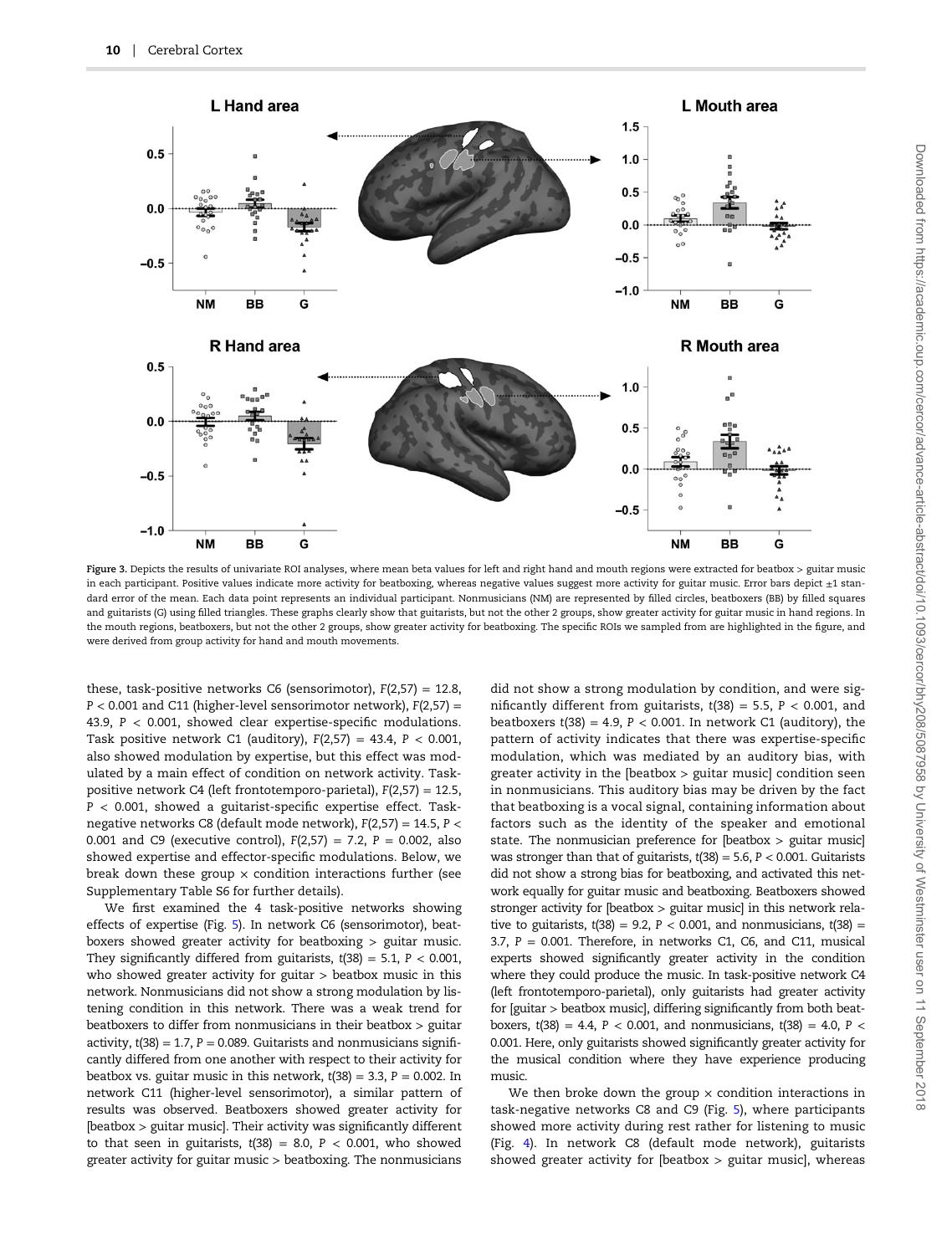<span id="page-10-0"></span>

Figure 4. Depicts activity in for listening to guitar music (black) and listening to beatboxing (gray) in the 12 non-noise independent components. Networks were derived using a group concatenation approach implemented in FSL MELODIC, and dual regression was used to calculate cope values for each network in each participant for the contrasts beatbox > rest and guitar music > rest. Networks are labeled with a number as well as a functional descriptor based on their spatial distribution (see Supplementary Fig. S1). Graphs show mean beta values for these 2 contrasts, and error bars depict ±1 SEM. Networks C1 (auditory), C11 (higher-level sensorimotor), C12 (temporal–opercular), and C4 (left frontotemporo-parietal) show increases in activity when listening to music, whereas networks C5 (visual), C7 (default mode network), C8 (default mode network), and C10 (visual) show decreases in activity when listening to music.

beatboxers showed greater activity for [guitar music > beatboxing],  $t(38) = 4.9$ ,  $P < 0.001$ . Nonmusicians did not show this modulation. Nonmusicians differed significantly from guitarists,  $t(38) = 3.7$ ,  $P = 0.001$ , and showed a trend for a difference from beatboxers,  $t(38) = 2.0$ ,  $P = 0.058$ . Network C9 (executive control) showed a similar inhibitory pattern. Significant differences were seen between guitarists and beatboxers,  $t(38) = 3.7$ ,  $P <$ 0.001, guitarists and nonmusicians,  $t(38) = 2.2$ ,  $P = 0.036$ , but not between beatboxers and nonmusicians,  $t(38) = 1.6$ ,  $P = 0.11$ , for the [beatbox > guitar music] contrast. This indicated that musicians had significantly more inhibitory activity when listening to music they could produce. Taken together, these multivariate analyses reveal that specific effects of musical expertise are reflected in the engagement of domain-general attention/executive control networks and auditory-motor systems.

The set of regions where we observed expertise-related functional differences resemble those where a previous VBM study found gray matter differences in classical musicians [\(Gaser and Schlaug 2003\)](#page-14-0). We consequently ran a VBM analysis to examine local changes in gray matter. However, we did not find any structural differences that survived  $P < 0.05$  across groups (whole-brain-corrected for multiple comparisons using threshold free cluster enhancement, note that one-tailed differences in the beatboxer or guitarist  $>$  nonmusician contrasts exceed a P of 0.80), suggesting that local changes in gray matter are an unlikely explanation for the functional differences we obtain in sensorimotor regions. Structural differences in classical musicians are pronounced when musical training is started before 7 years of age ([Steele et al. 2013;](#page-16-0) [Vaquero et al. 2016\)](#page-16-0). The later age of onset of training for nonclassical musicians

(Table [1\)](#page-3-0) might explain the lack of structural differences in these groups.

## Discussion

Neural systems recruited during the perception of music are modulated by previous sensorimotor experience. These results are consistent with findings suggesting that motor regions in the dorsal stream are recruited for listening to music [\(Grahn and](#page-14-0) [Brett 2007](#page-14-0); [Chen et al. 2008b](#page-14-0)). However, we demonstrate that this increased sensorimotor activity is seen in an instrumentspecific manner, with expert guitar players responding selectively to novel guitar sequences, and beatboxers responding selectively to novel sequences of beatboxing. This is the first time an instrumental-expertise specific neural effect within musicians has been established in nonclassical musicians. Expertise-related increases in activity are seen in the inferior frontal cortex and presupplementary/supplementary motor area bilaterally, as well as in left inferior temporal gyrus and inferior parietal cortex. By using network-based analyses, we further demonstrate that musical training is associated with expertisespecific recruitment of auditory and sensorimotor networks, and inhibition of domain-general default mode and executive control networks. Therefore, these results are a powerful demonstration of the idea that auditory perception is not simply driven by the properties of an auditory stimulus, but strongly influenced by the auditory-motor knowledge and experience that the listener brings to perception.

The sensorimotor regions differentially recruited by musicians have been found to play a role in higher-level motor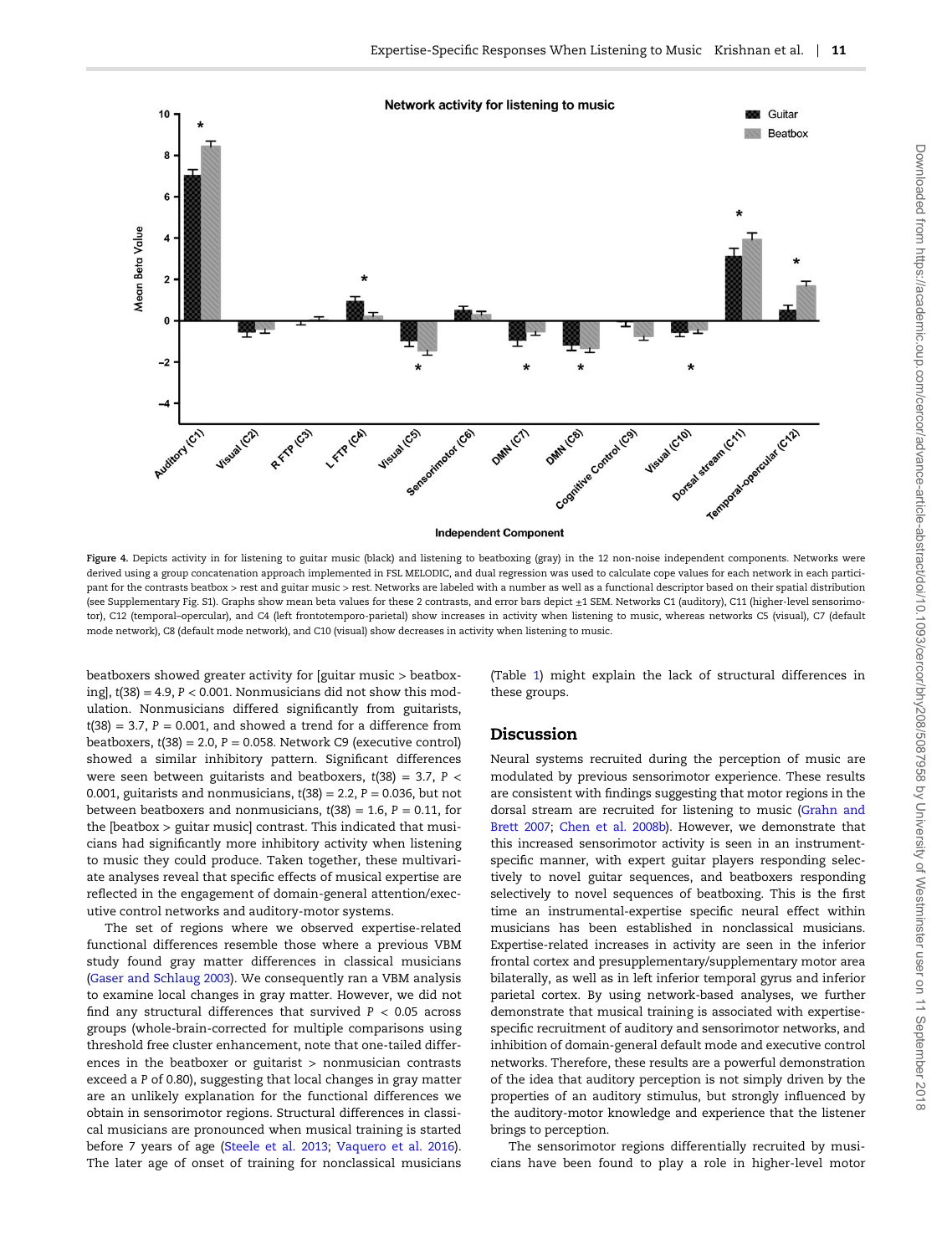<span id="page-11-0"></span>

Figure 5. Demonstrates group × condition interactions in 6 of the 12 non-noise independent components derived using FSL MELODIC. The insets below each network label show regions included in the network, with regions that are positively covarying in white and those that show negative covariation in black. These are projected on the fsaverage cortical surface (for further details, such as activity on the medial surface, see Supplementary Fig. S1). Dual regression was used to derive subjectspecific time courses for each of these 6 networks, and cope values for each network in each participant were calculated for the contrast beatbox > guitar music. In these graphs, values greater than 0 represent a preference for beatboxing relative to guitar music, whereas values less than 0 depict the opposite preference. Mean cope values for each group are shown by the bars, and the data points represent individual participants. Error bars depict  $\pm 1$  SEM. Nonmusicians (NM) are depicted using filled circles, beatboxers (BB) with filled squares, and guitarists (G) using filled triangles. Musicians recruit auditory and sensorimotor networks as they listen to music they can produce, while inhibiting spatially overlapping default mode network (DMN) and executive control networks.

control and co-ordination. Regions in inferior frontal cortex are involved in creating motor plans that are then executed by motor cortex, whereas those in inferior parietal cortex have a role in predicting the sensory consequences of movement [\(Dhanjal et al. 2008b\)](#page-14-0). Recently, we have argued that the area at the boundary between the presupplementary motor area and supplementary motor area support flexible engagement of sensorimotor processes to guide auditory perception ([Lima et al.](#page-15-0) [2016\)](#page-15-0). Our present results provide further support to this argument, suggesting that activity in these regions is modulated by experience in a specific manner. Finally, we did also see an instrument-specific recruitment of left inferior temporal cortex during perception, which we had not anticipated. This region is typically engaged by language tasks that involve complex audiovisual links, such as picture naming ([Krishnan et al. 2015\)](#page-15-0) and reading ([Price and Devlin 2003;](#page-15-0) [Price 2012](#page-15-0)). This suggests that this region may be performing complex retrieval of audiovisual associations, such as the gestures associated with musical production.

An important question is whether our results might reflect sensorimotor engagement and expectancies, or a perceptual bias to the type of music that the musicians are familiar with. It is noteworthy that we did not observe suprathreshold instrument-specific effects over regions in the anteroventral stream, when comparing the 2 groups of musicians, or when comparing musicians to nonmusicians. This suggests that the most fundamental difference between these groups is not in

how participants are engaging with the stimuli as a sound, that is, that musicians are not simply paying more attention to sounds they are more familiar with. It is rather suggestive, we argue, of a more specific mechanism—they might be engaging sensorimotor mechanisms more strongly when their previous experience provides them with the sensorimotor repertoire to do so. In addition, we had an a priori hypothesis about somatotopic increases in activity in primary motor and somatosensory regions as a consequence of sensorimotor experience. We therefore closely examined neural activity for perception in hand and mouth regions. We found that beatboxers recruited mouth areas when listening to beatboxing, and guitarists recruited hand areas when listening to guitar music. Our results therefore support effector-specific activity during listening, arguably driven by sensorimotor expectancies created by long-term experience producing and perceiving sound. Within a framework that ascribed no role to sensorimotor processing, it would be very difficult to explain why we would see this effector-specific difference.

A significant issue in the literature is whether effects of expertise are driven by sensorimotor or domain-general attentional factors, and this has been very difficult to address using standard univariate analyses. Areas that are thought to have sensorimotor functions and areas that play a role in executive control overlap significantly. Consequently, to address this issue, we used ICA to clarify the roles played by domaingeneral networks during music listening. ICA is particularly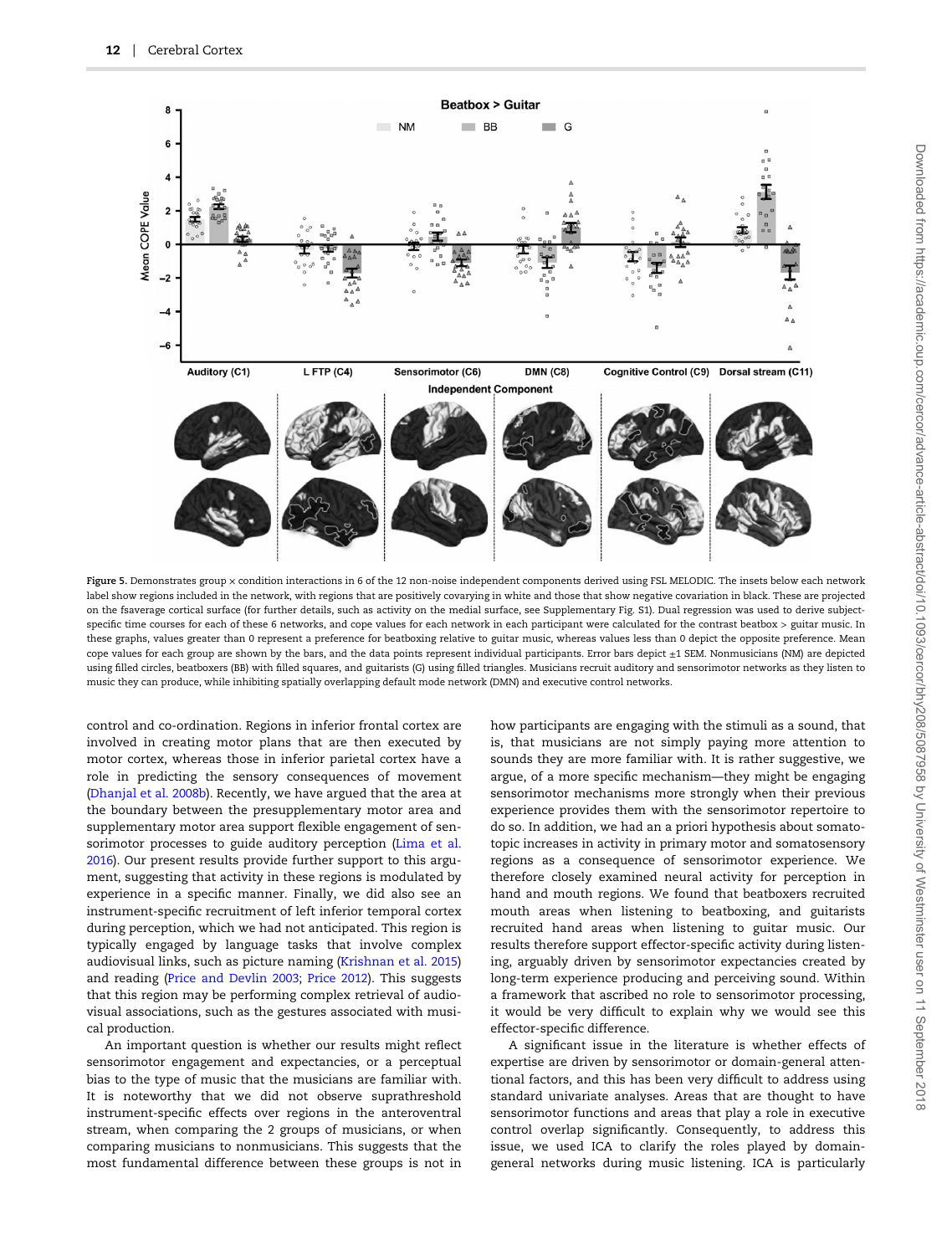sensitive to the presence of domain-general networks, as it unmixes complex signals to reveal the presence of separable spatiotemporal activity (which can be canceled out in traditional univariate analysis) ([Leech et al. 2012;](#page-15-0) [Braga et al. 2013\)](#page-14-0). Although previous work has examined functional connectivity during rest in musicians ([Fauvel et al. 2014](#page-14-0); [Klein et al. 2015;](#page-15-0) [Palomar-García et al. 2016\)](#page-15-0), we have assessed task-level network level modulations. Similar independent component analyses have been conducted using EEG [\(Nolden et al. 2017\)](#page-15-0), and a recent study used a ROI-based ICA approach with fMRI data [\(Burunat et al. 2017](#page-14-0)). However, here we go beyond simple musician versus nonmusician comparisons and capture whole brain network-level modulations in 3 different groups. With respect to expertise, we again did not find a domain-general advantage for musicians versus nonmusicians. Rather, we observed instrumental-expertise effects, some of which recapitulate findings from the univariate analyses. For example, we found that the set of regions we observed in the univariate analysis, including bilateral inferior frontal cortex, inferior parietal cortex, and supplementary motor areas were present within one separable network (C11). Interestingly, the spatial distribution of this network does not strongly correlate with any one single network from a reference set of networks determined from studies of adults resting in the scanner ([Smith](#page-16-0) [et al. 2009](#page-16-0)), indicating that it is not identical to previously established executive control, language, or motor networks. The reference networks are derived from healthy adults, unselected for any particular expertise. However, coactivation of this set of regions has also been observed in studies of visuomotor expertise ([Calvo-Merino et al. 2005](#page-14-0); [Calvomerino et al.](#page-14-0) [2006\)](#page-14-0), and is sometimes termed the action observation network [\(Cross et al. 2009\)](#page-14-0). We therefore hypothesize that the coactivity of these regions might be driven by sensorimotor experience, and not domain-general factors. Somewhat surprisingly, the set of regions that become active in experts assessing their domain of expertise is almost identical across expert groups such as dancers and musicians, as well as within these groups (ballet dancers/capoeira dancers or beatboxers/guitarists) despite the different input to these brain regions and very different forms of training. In future studies, it would be worth exploring whether this network can be observed during rest in these expert groups, or whether the timecourse-coupling in these regions is driven by one's evaluation of expertise.

However, our multivariate analysis also reveals the presence of other networks that are modulated by expertise, which are not obvious from the univariate analysis. For instance, as musicians listened to music played on instruments on which they have expertise, an auditory-motor network (C1) and a sensorimotor network (C6) were recruited. Additionally, musicians also inhibited domain-general networks while listening to music they could produce, such as a default mode (C8) and executive control networks (C9). This instrumental-specific modulation of attentional networks is notable, as it suggests that attentional networks respond specifically to the presence of familiar regularities in a musical style. Taken together, the univariate and multivariate results indicate that long-term sensorimotor experience has a distributed effect on both sensorimotor and domain-general brain networks, with the effect of expertise being broadly facilitatory for sensorimotor networks and inhibitory for domain-general ones. This would suggest that instrument-specific responses do not merely reflect increases in activity in auditory-motor networks, or changes in domain-general attention networks, but a complex combination of the two. Such overlapping changes are exceedingly

difficult to pull out at a behavioral level, and our results suggest using a network level approach would greatly benefit our understanding of the interactions between domain-general and domain-specific systems. For instance, in future studies, it would be particularly intriguing to address how sensorimotor and attentional networks interact. One possibility is that the spontaneous engagement of dorsal stream regions would result in inhibition of attentional networks. On the other hand, it could be the case that domain-general networks respond to the presence of learned regularities in music one is familiar with, and this would then lead to the engagement of regions that those regularities are associated with. Network-level changes would also be interesting to explore in longitudinal studies of expertise, to examine when and which networks change over time.

Why might musicians recruit sensorimotor regions during perception? We tried to make our task as naturalistic as possible, by asking participants to listen to the music in the absence of any external task. This was done to limit any attentional or working memory demands, as well as limit motor activity due to motor priming. We also know that participants were not actively moving their hands or mouths as they listened. However, although our instructions to the 3 groups were identical, it is plausible that musicians could have been trying/or been unable to avoid recognizing or simulating aspects of the music they were listening to. Consequently, our interpretation of our sensorimotor activity is that internal motor models are automatically generated when participants listen to sounds they are experts at producing. This generation could be a consequence of long-term associations built between perception and production systems ([Heyes 2010\)](#page-15-0), and would reflect the richer sensorimotor representation for music in experts. Another possibility is that this activity might support working memory demands, which would be enhanced for music one can produce. Another explanation is that training allows the musicians to free themselves from inhibitory control, and use sensorimotor regions to make better predictions about what they are hearing ([Pinho et al. 2014\)](#page-15-0). Finally, we might argue that musicians deliberately try to simulate or learn about music they can produce, and it is this deliberate exertion that is reflected in the dorsal stream activity. Future studies are needed to pull apart these different explanations, and could involve assessing the behavioral and neural responses of these groups when different task demands are imposed, or by providing explicit directions to simulate or learn music. For example, using a dual-task paradigm, we could assess whether inhibiting the automatic engagement of these sensorimotor processes would lead to differences in auditory perception of music that musicians can produce.

A related issue is the functional relevance of sensorimotor activity, as a long-standing debate in the speech domain is whether sensorimotor activity during speech perception is epiphenomenal or necessary (for a recent review, see [Skipper et al.](#page-16-0) [2017\)](#page-16-0). Some authors take the middle ground, that is, sensorimotor activity during speech perception may be advantageous in certain situations, such as listening in noise [\(Davis and](#page-14-0) [Johnsrude 2007](#page-14-0)). It is clear that top-down influences on perception, such as prior experience, allow listeners to make better predictions about ambiguous or unclear speech. However, in this case, we used a sparse-sampling design to limit noise, and it is difficult to imagine that musicians found the music they could produce more ambiguous to perceive than music they could not. However, there are studies suggesting that even when listening is easy (non-noisy situations), TMS to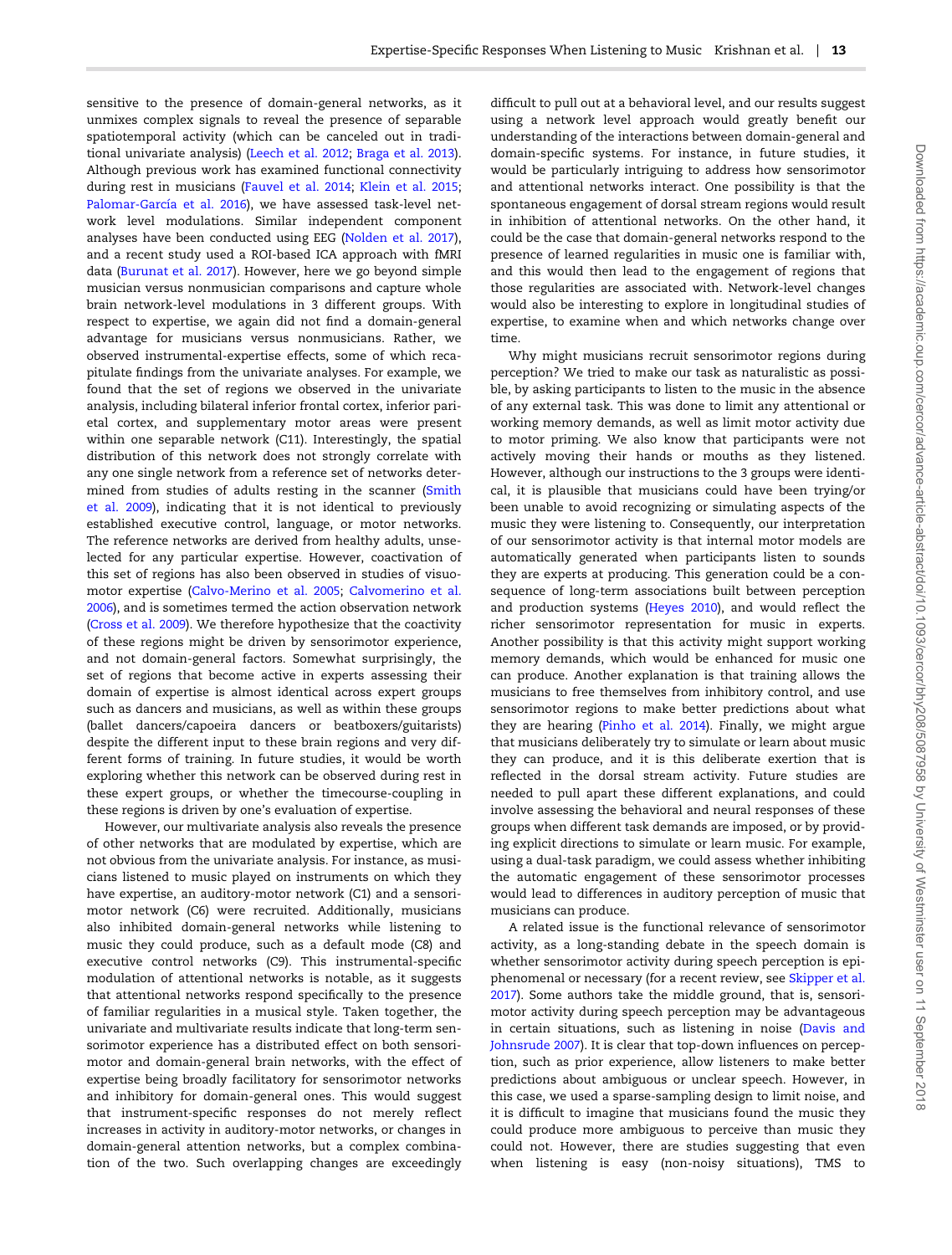articulatory motor areas can disrupt perception [\(Mottonen](#page-15-0) [et al. 2013](#page-15-0)), or change the excitability of motor cortex [\(Watkins](#page-16-0) [et al. 2003;](#page-16-0) [Panouillères et al. 2018\)](#page-15-0). [Skipper et al. \(2017\)](#page-16-0) suggest that the context provided by naturalistic speech perception tasks can increase the difficulty of the listening situation, and therefore lead to greater recruitment of sensorimotor regions. For example, adults showed greater activity in motor regions when listening to nonwords, relative to listening to words, perhaps reflecting the fact that they build sensorimotor models for words they have not encountered previously. Similarly, we believe participants might automatically simulate motor models for the style of music they had experience producing. There is some evidence that such internal simulation of movement typically makes aspects of perception, imitation, or learning easier. For example, Buccino and colleagues showed increases in activity in ventral premotor, inferior frontal and inferior parietal cortices as novices learnt to play guitar music ([Buccino](#page-14-0) [et al. 2004\)](#page-14-0). Disrupting activity in the inferior frontal gyrus has been shown to impair covert imitation [\(Catmur et al. 2009\)](#page-14-0). There is also behavioral work that supports the idea that internal simulation may improve aspects of perception, for instance, imitation of accented speech is known to improve intelligibility [\(Adank et al. 2010\)](#page-14-0). Being able to covertly generate a motor model is associated with improved long-term auditory memory [\(Schulze et al. 2012](#page-16-0)). With respect to music, [Keller \(2012\)](#page-15-0) has argued that internal simulation benefits action sequencing, coordination, timing accuracy, and motor force control during performance. We consequently hypothesize that the flexible engagement of these sensorimotor areas supports and shapes learning from the stimulus. The nature of our musical stimuli, which were novel and non-nameable, is therefore likely to have increased reliance on sensorimotor representations in nonmusicians. It is possible that these representations are less important when stimuli can be labeled. Future studies to explore the specific role of sensorimotor activity during perception could be done by making beatboxers and guitarists engage in specific articulatory suppression, or by using techniques like transcranial magnetic stimulation to target mouth/hand representations, while they perform perceptual tasks. This would allow us to assess the direct influence exerted by sensorimotor activity on musical listening behavior.

The presence of an expertise-specific neural effect in nonclassical musicians adds in important ways to previous evidence for functional specificity in studies that have tested classical musicians. For example, in a study where violinists were compared with actors, [Dick et al. \(2011\)](#page-14-0) demonstrated that violinists were more likely to recruit premotor regions bilaterally, right inferior frontal cortex, and regions in the cerebellum when listening to violin excerpts relative to speech. In another study, a small sample of 9 violinists and 7 flutists showed increased activity for trained relative to untrained music in the precentral gyrus, inferior parietal cortex and supplementary motor area ([Margulis et al. 2009\)](#page-15-0). Our results are broadly consistent with these studies, but we demonstrate this effect for novel music in nonclassical musicians, who are largely self-taught. In addition, we demonstrate expertisedriven effector-specific modulation in hand/mouth areas during music perception, a question that has not been addressed by previous studies. Furthermore, in [Dick et al. \(2011\)](#page-14-0) and in [Margulis et al. \(2009\)](#page-15-0), comparisons are made within musicians, with no comparison to nonmusicians. This does not allow for the assessment of whether these effects are only observed in trained groups. Our results show that it is not musicianship generally, but instrument-specific experience, that modulates

the response of dorsal stream regions to music. This strongly indicates that sensorimotor experience (and not the formal aspects of classical training such as ear training or musical theory) is the key factor in building these links.

In summary, our results establish that long-term sensorimotor experience relates to a stronger engagement of dorsal stream regions during perception, a finding that is particularly important to understanding how individual experiences might shape brain activity. We hypothesize this activation represents automatic activation of a unique kind of sensorimotor representation, one that is unavailable to those without the same sensorimotor experience. However, such representations are not crucial to perception, as nonmusicians are able to both perceive and make judgments about music. Rather, they may be particularly useful for imitation or learning. This is a fruitful direction for future studies to explore. Additionally, although our focus has been the cross-sectional comparison between nonclassical musicians, which was ideal as assess the correlates of long-term experience, an exciting avenue for future work is to implement a training/longitudinal design to firmly establish the causal direction of these effects. Our focus on dorsal stream regions being recruited by specific experience will also help reconcile diverse findings in the music literature, where some studies find motor activity for listening and others do not. Experience with stimulus type, and ability to generate sensorimotor expectations about the stimuli, might uniquely determine the presence of motor activity ([Lima et al. 2016](#page-15-0)). An important implication of this finding for models of auditory processing is that it is not simply a task that modifies neural activity in dorsal stream regions, but also an individual's prior expectations and experience that modifies the recruitment of dorsal stream regions. In addition to furthering our understanding of perception, our use of differently trained musician groups also allows us to evaluate the generalizability of learning that is a consequence of musical experience. Our findings indicate that different styles of musical expertise lead to distinct neural responses for the learned skill, however, enhanced responses occur within the same systems. This suggests that the neural effects of expertise are closely confined to learned behavior, but also that musical expertise broadly engages very similar areas. Future studies will be necessary to explore how the nature of representations in these regions differ for different musical styles, which is likely to have consequences for how we interpret the generalizability of different forms of musicianship.

# Supplementary Material

Supplementary material is available at Cerebral Cortex online.

# Authors' Contributions

S.K, S.E., C.L., H.Y., T.M., and S.K.S. designed the experiment; S.K., C.L., S.C., S.G collected the data; S.K. analyzed the data with input from S.E., C.L., and S.K.S. S.K. and S.K.S wrote the article, all authors read and approved the final article.

# Funding

This work was supported by the Wellcome Trust (Grant number WT090961MA awarded to S.K.S.).

# Notes

We are grateful to the beatboxers and guitarists who gave up their time to come and participate in this study, particularly in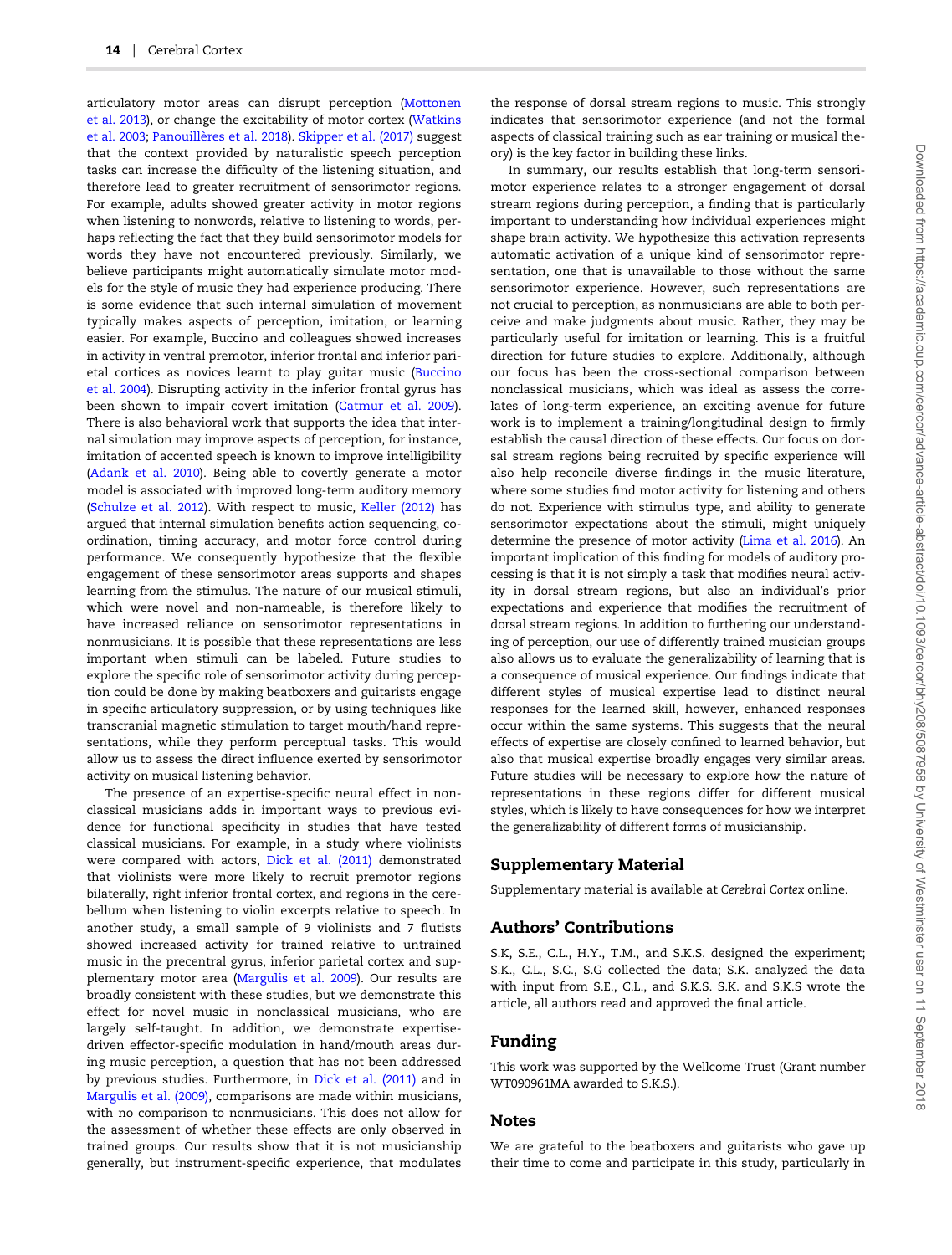<span id="page-14-0"></span>the middle of festival season. We would also like to acknowledge input and suggestions from guitarists Darren Loveday and Varun Krishnan. Conflict of Interest: The authors declare no competing financial interests.

# Materials, Correspondence and Data Availability

Data and materials from all experiments are available from the corresponding author on request.

# References

- Adank P, Hagoort P, Bekkering H. 2010. Imitation improves language comprehension. Psychol Sci. 21:1903–1909.
- Angulo-Perkins A, Aubé W, Peretz I, Barrios FA, Armony JL, Concha L. 2014. Music listening engages specific cortical regions within the temporal lobes: differences between musicians and non-musicians. Cortex. 59:126–137.
- Bangert M, Peschel T, Schlaug G, Rotte M, Drescher D, Hinrichs H, Heinze H-J, Altenmüller E. 2006. Shared networks for auditory and motor processing in professional pianists: evidence from fMRI conjunction. Neuroimage. 30:917–926.
- Bangert M, Schlaug G. 2006. Specialization of the specialized in features of external human brain morphology. Eur J Neurosci. 24:1832–1834.
- Baumann S, Meyer M, Jäncke L. 2008. Enhancement of auditoryevoked potentials in musicians reflects an influence of expertise but not selective attention. J Cogn Neurosci. 20: 2238–2249.
- Beckmann CF, Smith SM. 2004. Probabilistic independent component analysis for functional magnetic resonance imaging. IEEE Trans Med Imaging. 23:137–152.
- Blood AJ, Zatorre R. 2001. Intensely pleasurable responses to music correlate with activity in brain regions implicated in reward and emotion. Proc Natl Acad Sci USA. 98: 11818–11823.
- Boebinger D, Evans S, Rosen S, Lima CF, Manly T, Scott SK. 2015. Musicians and non-musicians are equally adept at perceiving masked speech. J Acoust Soc Am. 137:378–387.
- Braga RM, Leech R, Wilson LR, Sharp DJ, Wise RJS. 2013. Separable networks for top-down attention to auditory nonspatial and visuospatial modalities. Neuroimage. 74:77–86.
- Buccino G, Vogt S, Ritzl A, Fink GR, Zilles K, Freund H-J, Rizzolatti G. 2004. Neural circuits underlying imitation learning of hand actions: an event-related fMRI study. Neuron. 42:323–334.
- Burunat I, Tsatsishvili V, Brattico E, Toiviainen P. 2017. Coupling of action-perception brain networks during musical pulse processing: evidence from region-of-interest-based independent component analysis. Front Hum Neurosci. 11: 37–14.
- Calvo-Merino B, Glaser DE, Grèzes J, Passingham RE, Haggard P. 2005. Action observation and acquired motor skills: an FMRI study with expert dancers. Cereb Cortex. 15:1243–1249.
- Calvomerino B, Calvo-Merino B, Grèzes J, Grezes J, Glaser D, Glaser DE, Passingham R, Passingham RE, Haggard P, Haggard P. 2006. Seeing or doing? Influence of visual and motor familiarity in action observation. Curr Biol. 16: 1905–1910.
- Carey D, Rosen S, Krishnan S, Pearce MT, Shepherd A, Aydelott J, Dick F. 2015. Generality and specificity in the effects of musical expertise on perception and cognition. Cognition. 137:81–105.
- Catmur C, Walsh V, Heyes C. 2009. Associative sequence learning: the role of experience in the development of imitation and the mirror system. Philos Trans R Soc Lond B Biol Sci. 364:2369–2380.
- Chen JL, Penhune VB, Zatorre RJ. 2008a. Moving on time: brain network for auditory-motor synchronization is modulated by rhythm complexity and musical training. J Cogn Neurosci. 20:226–239.
- Chen JL, Penhune VB, Zatorre RJ. 2008b. Listening to musical rhythms recruits motor regions of the brain. Cereb Cortex. 18:2844–2854.
- Chen JL, Rae C, Watkins KE. 2012. Learning to play a melody: an fMRI study examining the formation of auditory-motor associations. Neuroimage. 59:1200–1208.
- Corrigall KA, Schellenberg EG. 2015. Predicting who takes music lessons: parent and child characteristics. Front Psychol. 6: 565–568.
- Cross ES, Kraemer DJM, Hamilton AFDC, Kelley WM, Grafton ST. 2009. Sensitivity of the action observation network to physical and observational learning. Cereb Cortex. 19: 315–326.
- Davis MH, Johnsrude IS. 2007. Hearing speech sounds: topdown influences on the interface between audition and speech perception. Hear Res. 229:132–147.
- Dhanjal NS, Handunnetthi L, Patel MC, Wise RJS. 2008a. Perceptual systems controlling speech production. J Neurosci. 28:9969–9975.
- Dhanjal NS, Handunnetthi L, Patel MC, Wise RJS. 2008b. Perceptual systems controlling speech production. J Neurosci. 28:9969–9975.
- Dick F, Lee HL, Nusbaum H, Price CJ. 2011. Auditory-motor expertise alters "speech selectivity" in professional musicians and actors. Cereb Cortex. 21:938–948.
- Douaud G, Smith S, Jenkinson M, Behrens T, Johansen-Berg H, Vickers J, James S, Voets N, Watkins K, Matthews PM, et al. 2007. Anatomically related grey and white matter abnormalities in adolescent-onset schizophrenia. Brain. 130:2375–2386.
- D'Ausilio A, Altenmuller E, Olivetti Belardinelli M, Lotze M. 2006. Cross-modal plasticity of the motor cortex while listening to a rehearsed musical piece. Eur J Neurosci. 24:955–958.
- Elbert T, Pantev C, Wienbruch C, Rockstroh B, Taub E. 1995. Increased cortical representation of the fingers of the left hand in string players. Science. 270:305–307.
- Fauvel B, Groussard M, Chételat G, Fouquet M, Landeau B, Eustache F, Desgranges B, Platel H. 2014. Morphological brain plasticity induced by musical expertise is accompanied by modulation of functional connectivity at rest. Neuroimage. 90:179–188.
- Gaser C, Schlaug G. 2003. Brain structures differ between musicians and non-musicians. J Neurosci. 23:9240–9245.
- Gazzola V, Aziz-Zadeh L, Keysers C. 2006. Empathy and the somatotopic auditory mirror system in humans. Curr Biol. 16:1824–1829.
- Gebel B, Braun C, Kaza E, Altenmuller E, Lotze M. 2013. Instrument specific brain activation in sensorimotor and auditory representation in musicians. Neuroimage. 74:37–44.
- Geranmayeh F, Wise RJS, Mehta A, Leech R. 2014. Overlapping networks engaged during spoken language production and its cognitive control. J Neurosci. 34:8728–8740.
- Grahn JA, Brett M. 2007. Rhythm and beat perception in motor areas of the brain. J Cogn Neurosci. 19:893–906.
- Grahn JA, Rowe JB. 2009. Feeling the beat: premotor and striatal interactions in musicians and nonmusicians during beat perception. J Neurosci. 29:7540–7548.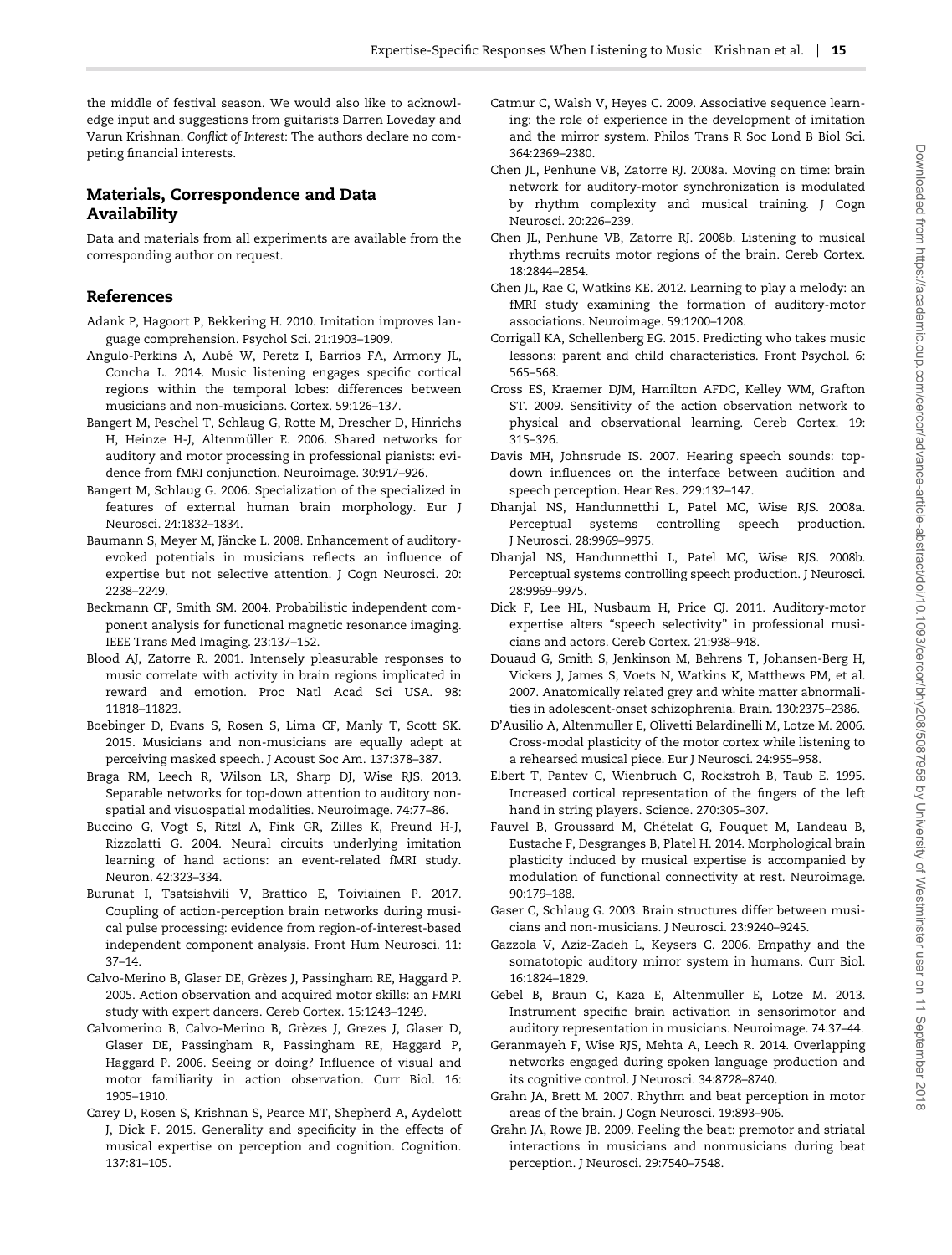- <span id="page-15-0"></span>Grassi M, Soranzo A. 2009. MLP: a MATLAB toolbox for rapid and reliable auditory threshold estimation. Behav Res Methods. 41:20–28.
- Griffanti L, Douaud G, Bijsterbosch J, Evangelisti S, Alfaro-Almagro F, Glasser MF, Duff EP, Fitzgibbon S, Westphal R, Carone D, et al. 2017. Hand classification of fMRI ICA noise components. Neuroimage. 154:188–205.
- Hall DA, Haggard MP, Akeroyd MA, Palmer AR, Summerfield AQ, Elliott MR, Gurney EM, Bowtell RW. 1999. "Sparse" temporal sampling in auditory fMRI. Hum Brain Mapp. 7: 213–223.
- Hall DA, Haggard MP, Akeroyd MA, Summerfield AQ, Palmer AR, Elliott MR, Bowtell RW. 2000. Modulation and task effects in auditory processing measured using fMRI. Hum Brain Mapp. 10:107–119.
- Halwani GF, Loui P, Rüber T, Schlaug G. 2011. Effects of practice and experience on the arcuate fasciculus: comparing singers, instrumentalists, and non-musicians. Front Psychol. 2: 1–9.
- Herdener M, Humbel T, Esposito F, Habermeyer B, Cattapan-Ludewig K, Seifritz E. 2014. Jazz drummers recruit languagespecific areas for the processing of rhythmic structure. Cereb Cortex. 24:836–843.
- Herholz SC, Coffey EBJ, Pantev C, Zatorre RJ. 2015. Dissociation of neural networks for predisposition and for trainingrelated plasticity in auditory-motor learning. Cereb Cortex. 26:3125–3134. [doi:10.1093/cercor/bhv138.](http://dx.doi.org/10.1093/cercor/bhv138)
- Heyes C. 2010. Where do mirror neurons come from? Neurosci Biobehav Rev. 34:575–583.
- Hyvarinen A. 1999. Fast and robust fixed-point algorithms for independent component analysis. IEEE Trans Neural Netw. 10:626–634.
- Kajihara T, Verdonschot RG, Sparks J, Stewart L. 2013. Actionperception coupling in violinists. Front Hum Neurosci. 7:349.
- Keller PE. 2012. Mental imagery in music performance: underlying mechanisms and potential benefits. Ann N Y Acad Sci. 1252:206–213.
- Kleber B, Kleber B, Veit R, Veit R, Birbaumer N, Birbaumer N, Gruzelier J, Gruzelier J, Lotze M, Lotze M. 2010. The brain of opera singers: experience-dependent changes in functional activation. Cereb Cortex. 20:1144–1152.
- Klein C, Liem F, Hänggi J, Elmer S, Jancke L. 2015. The "silent" imprint of musical training. Hum Brain Mapp. 37:536–546.
- Koelsch S, Schroger E, Tervaniemi M. 1999. Superior preattentive auditory processing in musicians. Neuroreport. 10: 1309–1313.
- Krishnan S, Leech R, Mercure E, Lloyd-Fox S, Dick F. 2015. Convergent and divergent fMRI responses in children and adults to increasing language production demands. Cereb Cortex. 25:3261–3277.
- Lahav A, Saltzman E, Schlaug G. 2007. Action representation of sound: audiomotor recognition network while listening to newly acquired actions. J Neurosci. 27:308–314.
- Leaver AM, Van Lare J, Zielinski B, Halpern AR, Rauschecker JP. 2009. Brain activation during anticipation of sound sequences. J Neurosci. 29:2477–2485.
- Leech R, Braga RM, Sharp DJ. 2012. Echoes of the brain within the posterior cingulate cortex. J Neurosci. 32:215–222.
- Leech R, Kamourieh S, Beckmann CF, Sharp DJ. 2011. Fractionating the default mode network: distinct contributions of the ventral and dorsal posterior cingulate cortex to cognitive control. J Neurosci. 31:3217–3224.
- Lima CF, Krishnan S, Scott SK. 2016. Roles of supplementary motor areas in auditory processing and auditory imagery. Trends Neurosci. 39:527–542.
- Limb CJ, Braun AR. 2008. Neural substrates of spontaneous musical performance: an fMRI study of jazz improvisation. PLoS One. 3:e1679.
- Margulis EH, Mlsna LM, Uppunda AK, Parrish TB, Wong PCM. 2009. Selective neurophysiologic responses to music in instrumentalists with different listening biographies. Hum Brain Mapp. 30:267–275.
- Minka TP. 2000. Automatic choice of dimensionality for PCA. NIPS.
- Mottonen R, Dutton R, Watkins KE. 2013. Auditory-motor processing of speech sounds. Cereb Cortex. 23:1190–1197.
- Müllensiefen D, Gingras B, Musil J, Stewart L. 2014. The musicality of non-musicians: an index for assessing musical sophistication in the general population. PLoS One. 9:e89642.
- Möttönen R, van de Ven GM, Watkins KE. 2014. Attention finetunes auditory-motor processing of speech sounds. J Neurosci. 34:4064–4069.
- Nolden S, Rigoulot S, Jolicoeur P, Armony JL. 2017. Effects of musical expertise on oscillatory brain activity in response to emotional sounds. Neuropsychologia. 103:96–105.
- Palomar-García M-Á, Zatorre RJ, Ventura-Campos N, Bueichekú E, Ávila C. 2016. Modulation of functional connectivity in auditory-motor networks in musicians compared with nonmusicians. Cereb Cortex. 27:2768–2778. [doi:10.1093/cercor/](http://dx.doi.org/10.1093/cercor/bhw120) [bhw120](http://dx.doi.org/10.1093/cercor/bhw120).
- Panouillères MTN, Boyles R, Chesters J, Watkins KE, Möttönen R. 2018. Facilitation of motor excitability during listening to spoken sentences is not modulated by noise or semantic coherence. Cortex. 103:44–54.
- Pantev C, Herholz SC. 2011. Plasticity of the human auditory cortex related to musical training. Neurosci Biobehav Rev. 35:2140–2154.
- Pantev C, Roberts LE, Schulz M, Engelien A, Ross B. 2001. Timbre-specific enhancement of auditory cortical representations in musicians. Neuroreport. 12:169.
- Peretz I, Champod AS, Hyde K. 2003. Varieties of musical disorders. Ann N Y Acad Sci. 999:58–75.
- Pinho AL, de Manzano O, Fransson P, Eriksson H, Ullen F. 2014. Connecting to create: expertise in musical improvisation is associated with increased functional connectivity between premotor and prefrontal areas. J Neurosci. 34:6156–6163.
- Poldrack RA. 2011. Inferring mental states from neuroimaging data: from reverse inference to large-scale decoding. Neuron. 72:692–697.
- Price CJ. 2012. A review and synthesis of the first 20 years of PET and fMRI studies of heard speech, spoken language and reading. Neuroimage. 62:816–847.
- Price CJ, Devlin JT. 2003. The myth of the visual word form area. Neuroimage. 19:473–481.
- Rauschecker JP, Scott SK. 2009. Maps and streams in the auditory cortex: nonhuman primates illuminate human speech processing. Nat Neurosci. 12:718–724.
- Rosenkranz K, Williamon A, Rothwell JC. 2007. Motorcortical excitability and synaptic plasticity is enhanced in professional musicians. J Neurosci. 27:5200–5206.
- Ruber T, Lindenberg R, Schlaug G. 2015. Differential adaptation of descending motor tracts in musicians. Cereb Cortex. 25: 1490–1498.
- Schellenberg EG. 2006. Long-term positive associations between music lessons and IQ. J Educ Psychol. 98:457–468.